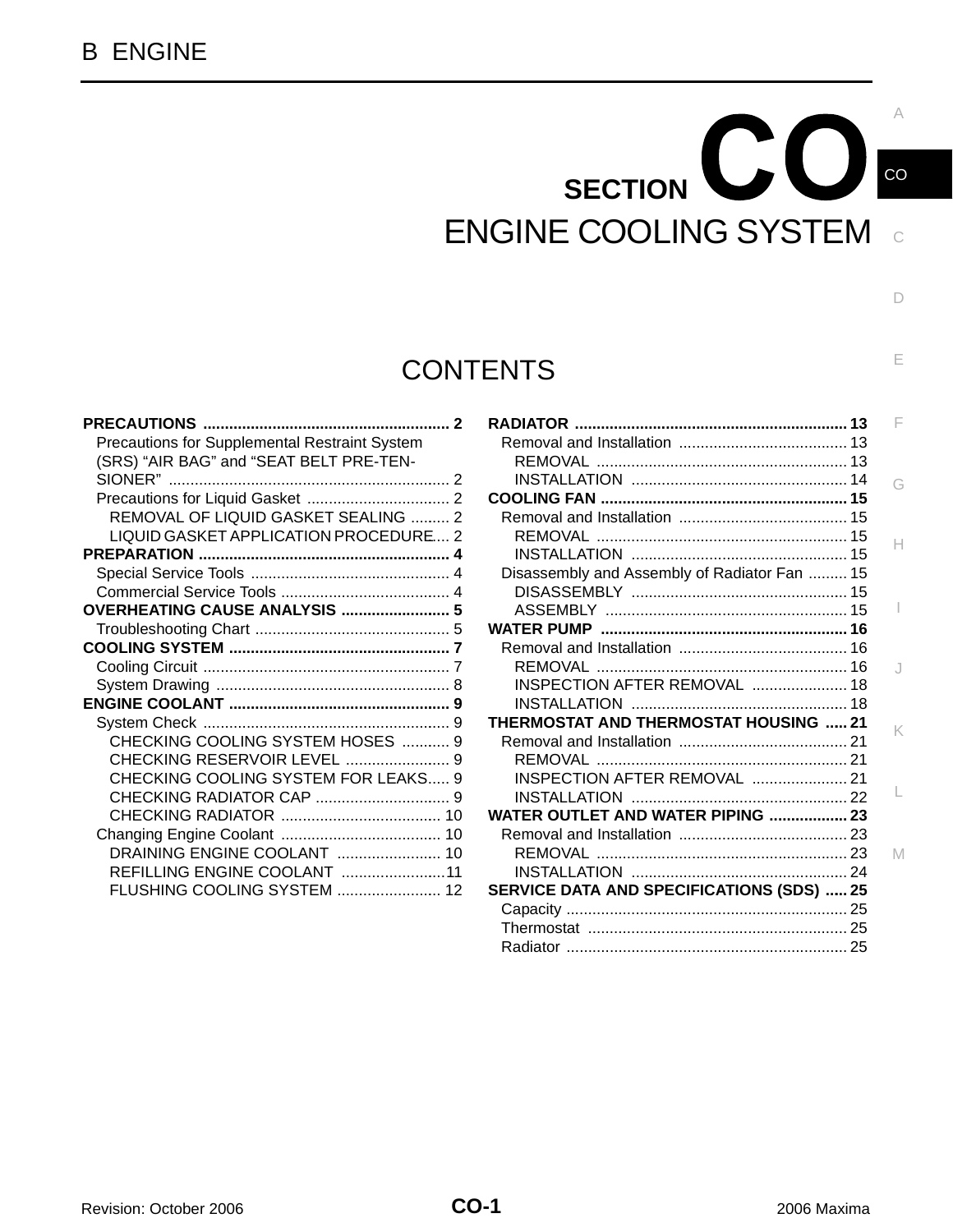## **PRECAUTIONS**

## <span id="page-1-0"></span>**PRECAUTIONS** PFP:00001

### <span id="page-1-1"></span>**Precautions for Supplemental Restraint System (SRS) "AIR BAG" and "SEAT BELT PRE-TENSIONER"** EBSOORDE

The Supplemental Restraint System such as "AIR BAG" and "SEAT BELT PRE-TENSIONER", used along with a front seat belt, helps to reduce the risk or severity of injury to the driver and front passenger for certain types of collision. This system includes seat belt switch inputs and dual stage front air bag modules. The SRS system uses the seat belt switches to determine the front air bag deployment, and may only deploy one front air bag, depending on the severity of a collision and whether the front occupants are belted or unbelted. Information necessary to service the system safely is included in the SRS and SB section of this Service Manual.

#### **WARNING:**

- **To avoid rendering the SRS inoperative, which could increase the risk of personal injury or death in the event of a collision which would result in air bag inflation, all maintenance must be performed by an authorized NISSAN/INFINITI dealer.**
- Improper maintenance, including incorrect removal and installation of the SRS, can lead to per**sonal injury caused by unintentional activation of the system. For removal of Spiral Cable and Air Bag Module, see the SRS section.**
- Do not use electrical test equipment on any circuit related to the SRS unless instructed to in this **Service Manual. SRS wiring harnesses can be identified by yellow and/or orange harnesses or harness connectors.**

#### <span id="page-1-3"></span><span id="page-1-2"></span>**Precautions for Liquid Gasket** EBS00RD2 **REMOVAL OF LIQUID GASKET SEALING**

After removing nuts and bolts, separate the mating surface, using Tool and remove old liquid gasket sealing.

**Tool number : KV10111100 (J-37228)**

#### **CAUTION:**

#### **Be careful not to damage the mating surfaces.**

- Tap Tool to insert it, and then slide it by tapping on the side as shown in the figure.
- In areas where Tool is difficult to use, use plastic hammer to lightly tap the parts, to remove it.

#### **CAUTION:**

**If for some unavoidable reason suitable tool such as screwdriver is used, be careful not to damage the mating surfaces.**

#### <span id="page-1-4"></span>**LIQUID GASKET APPLICATION PROCEDURE**

- Remove old liquid gasket adhering to the liquid gasket application surface and the mating surface, using scraper.
	- Remove liquid gasket completely from the groove of the liquid gasket application surface, bolts, and bolt holes.
- 2. Thoroughly clean the mating surfaces and remove adhering moisture, grease and foreign materials.



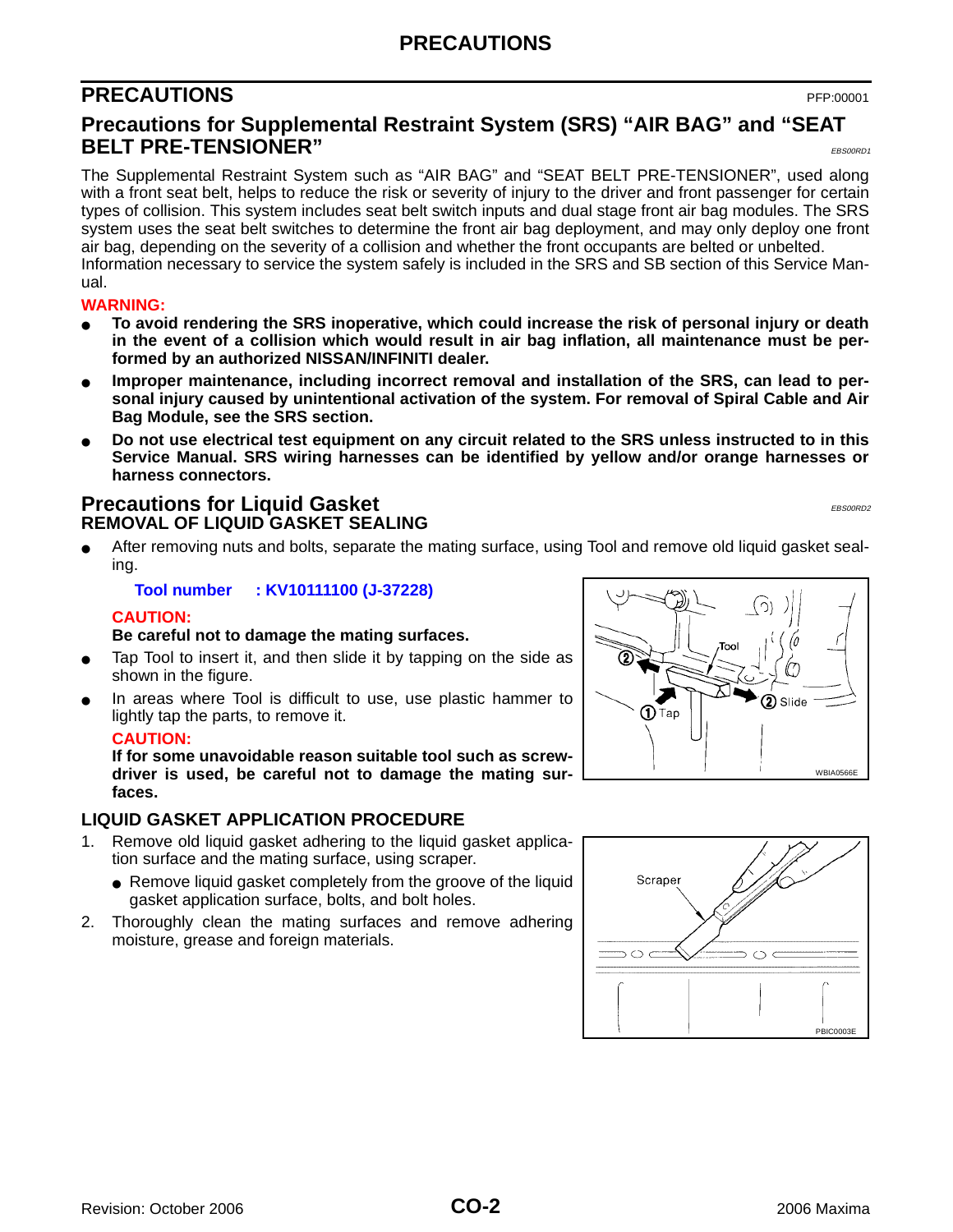3. Attach liquid gasket tube to Tool.

**Tool number : WS39930000 ( — )**

**Use Genuine RTV Silicone Sealant or equivalent. Refer to GI-45, "Recommended Chemical Products and Sealants" .**

- 4. Apply liquid gasket without breaks to the specified location with the specified dimensions.
	- If there is a groove for the liquid gasket application, apply liquid gasket to the groove.
	- As for the bolt holes, normally apply liquid gasket inside the holes. Occasionally, it should be applied outside the holes. Make sure to read the text of service manual.
	- Within five minutes of liquid gasket application, install the mating component.
	- If liquid gasket protrudes, wipe it off immediately.
	- Do not retighten nuts or bolts after the installation.
	- After 30 minutes or more have passed from the installation, fill engine oil and engine coolant.

#### **CAUTION:**

**If there are specific instructions in this manual, observe them.**



I

J

K

L

M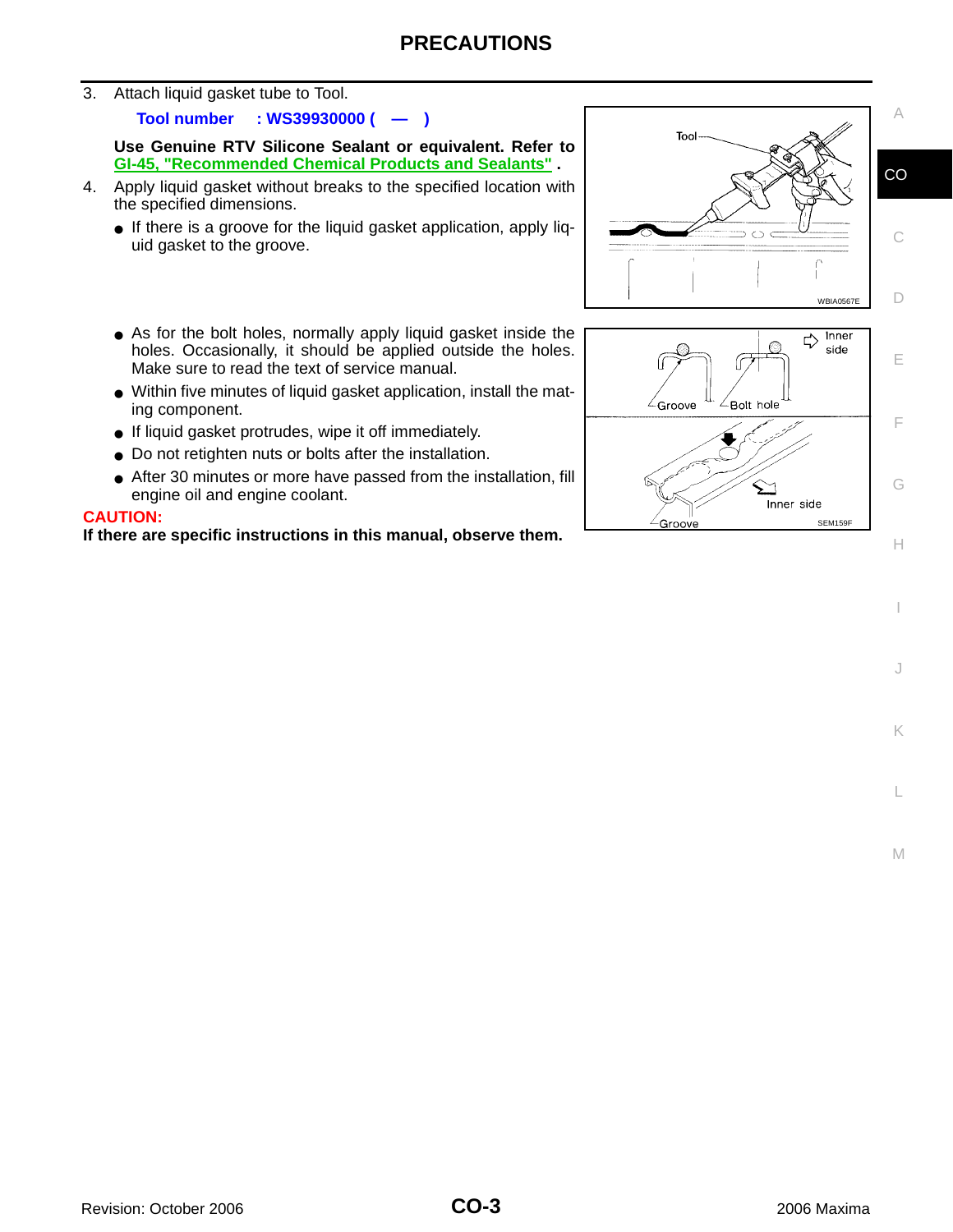## **PREPARATION**

#### <span id="page-3-1"></span><span id="page-3-0"></span>**PREPARATION** PFP:00002 **Special Service Tools** EBS00RD3 The actual shapes of Kent-Moore tools may from those of special service tools illustrated here. **Commercial Service Tools** EBS00RD4 **COMMERCIAL SERVICE TOOLS** Tool number (Kent-Moore No.) Tool name Description WS39930000  $($  —  $)$ Tube pressure Pressing the tube of liquid gasket EG17650301 (J-33984-A) Radiator cap tester adapter Adapting radiator cap tester to radiator cap and radiator filler neck **a: 28 (1.10) dia. b: 31.4 (1.236) dia. c: 41.3 (1.626) dia.** Unit: mm (in) KV10111100 (J-37228) Seal cutter Removing chain tensioner cover and water pump cover KV991J0070 (J-45695) Coolant Refill Tool Refilling engine cooling system — (J-23688) Engine coolant refractometer Checking concentration of ethylene glycol in engine coolant S-NT052 S-NT564 NT046 LMA053 WBIA0539E Tool name Description Power tool **Loosening bolts and nuts**

<span id="page-3-2"></span>PBIC0190E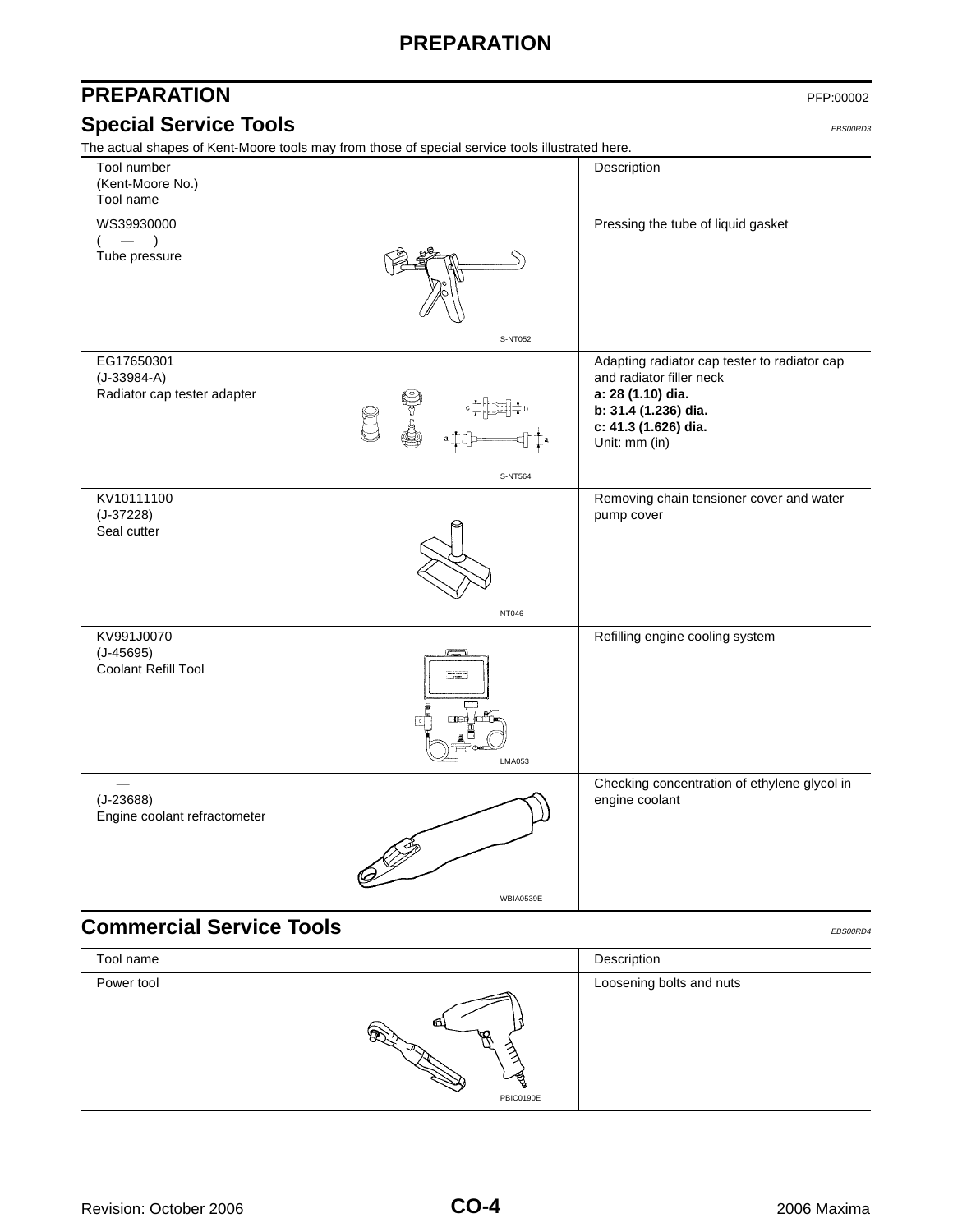## **OVERHEATING CAUSE ANALYSIS**

## <span id="page-4-1"></span><span id="page-4-0"></span>**OVERHEATING CAUSE ANALYSIS** PFP:00012 **Troubleshooting Chart** EBS00RD5 **CONSUMPTION**

|                          | Symptom                           |                                      | Check items                                         |                                                           |                    |
|--------------------------|-----------------------------------|--------------------------------------|-----------------------------------------------------|-----------------------------------------------------------|--------------------|
|                          |                                   | Water pump malfunction               | Worn or loose drive belt                            |                                                           | CO                 |
|                          | Poor heat transfer                | Thermostat stuck closed              |                                                     |                                                           |                    |
|                          |                                   | Damaged fins                         | Dust contamination or<br>paper clogging             |                                                           | С                  |
|                          |                                   |                                      | Physical damage                                     |                                                           |                    |
|                          |                                   | Clogged radiator cooling<br>tube     | Excess foreign material<br>(rust, dirt, sand, etc.) |                                                           | D                  |
|                          |                                   | Cooling fan does not oper-<br>ate    | Fan assembly                                        |                                                           | Е                  |
|                          | Reduced air flow                  | High resistance to fan rota-<br>tion |                                                     |                                                           |                    |
|                          |                                   | Damaged fan blades                   |                                                     |                                                           |                    |
|                          | Damaged radiator shroud           |                                      |                                                     |                                                           |                    |
| Cooling sys-             | Improper coolant mixture<br>ratio |                                      |                                                     |                                                           | G                  |
| tem parts<br>malfunction | Poor coolant quality              |                                      | Coolant viscosity                                   |                                                           |                    |
|                          | Insufficient coolant              | Coolant leaks                        | Cooling hose                                        | Loose clamp                                               |                    |
|                          |                                   |                                      |                                                     | Cracked hose                                              | Н                  |
|                          |                                   |                                      | Water pump                                          | Poor sealing                                              |                    |
|                          |                                   |                                      | Radiator cap                                        | Loose                                                     |                    |
|                          |                                   |                                      |                                                     | Poor sealing                                              |                    |
|                          |                                   |                                      | Radiator                                            | O-ring for damage, deterio-<br>ration or improper fitting | J                  |
|                          |                                   |                                      |                                                     | Cracked radiator tank                                     |                    |
|                          |                                   |                                      |                                                     | Cracked radiator core                                     |                    |
|                          |                                   |                                      | Reservoir tank                                      | Cracked reservoir tank                                    | $\mathsf{K}% _{0}$ |
|                          |                                   | Overflowing reservoir tank           | Exhaust gas leaks into<br>cooling system            | Cylinder head deterioration                               |                    |
|                          |                                   |                                      |                                                     | Cylinder head gasket dete-<br>rioration                   |                    |

M

A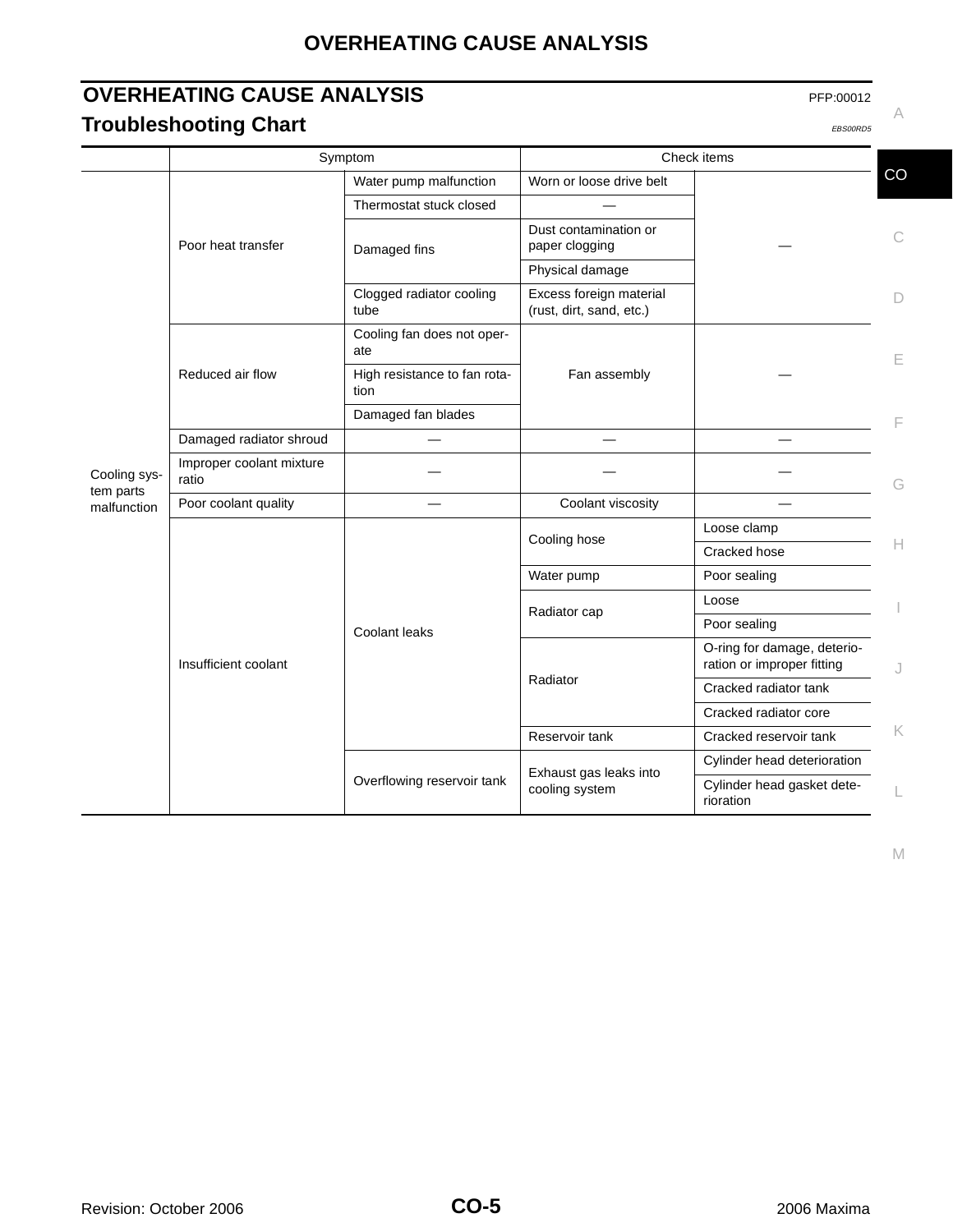## **OVERHEATING CAUSE ANALYSIS**

|                                                      |                                   | Symptom                  |                                             | Check items                              |  |
|------------------------------------------------------|-----------------------------------|--------------------------|---------------------------------------------|------------------------------------------|--|
| Except cool-<br>ing system<br>parts mal-<br>function |                                   |                          | High engine rpm under no<br>load            |                                          |  |
|                                                      |                                   | Overload on engine       | Abusive driving                             | Driving in low gear for<br>extended time |  |
|                                                      |                                   |                          |                                             | Driving at extremely high<br>speed       |  |
|                                                      |                                   |                          | Powertrain system mal-<br>function          |                                          |  |
|                                                      |                                   |                          | Installed improper size<br>wheels and tires |                                          |  |
|                                                      |                                   |                          | Dragging brakes                             |                                          |  |
|                                                      |                                   |                          | Improper ignition timing                    |                                          |  |
|                                                      | Blocked or restricted air<br>flow | Blocked bumper           |                                             |                                          |  |
|                                                      |                                   | Blocked radiator grille  | Installed car brassiere                     |                                          |  |
|                                                      |                                   |                          | Mud contamination or<br>paper clogging      |                                          |  |
|                                                      |                                   | <b>Blocked radiator</b>  |                                             |                                          |  |
|                                                      |                                   | <b>Blocked condenser</b> | Blocked air flow                            |                                          |  |
|                                                      | Installed large fog lamp          |                          |                                             |                                          |  |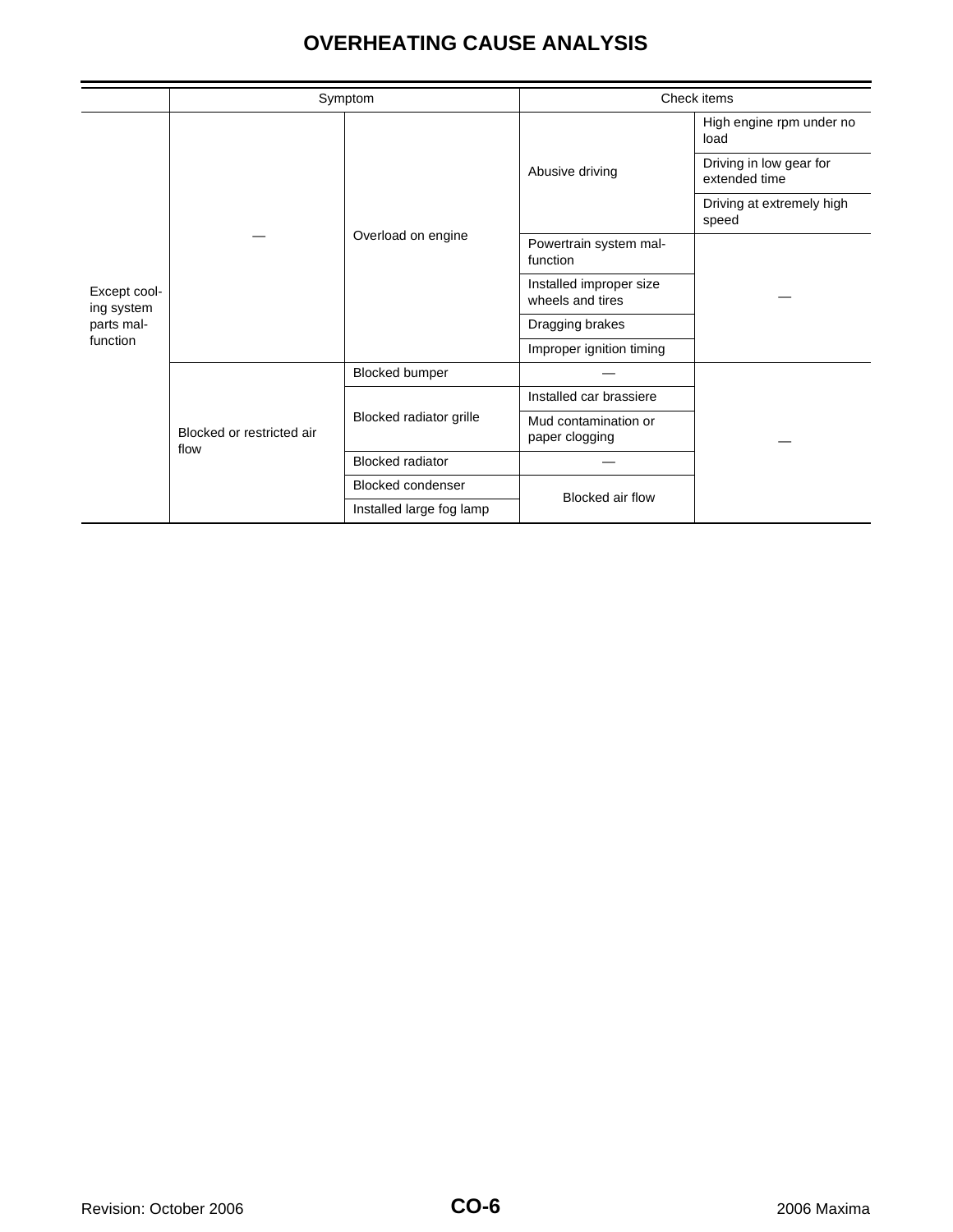## **COOLING SYSTEM**

#### <span id="page-6-1"></span><span id="page-6-0"></span>**COOLING SYSTEM** PFP:21020 A **Cooling Circuit** EBS00RD6 To Electric throttle body/ CO To heater From heater **EGR Control actuator**  $\ddagger$ C  $\bigcap$  $\circledS$ D From Electronic throttle body/ EGR control actuator E F  $\circledS$ П G 口尺  $\left( \widehat{4}\right)$  $(2)$ H ⊙  $\circledast$  $-\bigcirc$  $\circledS$ WBIA0558E 1. Cylinder block (RH) 2. Oil cooler 3. Cylinder head (RH) J 4. Water pump **5. Radiator** 6. Water inlet

- 
- 
- 
- 7. Thermostat 8. Cylinder head (LH) 9. Cylinder block (LH)
- -

M

L

K

I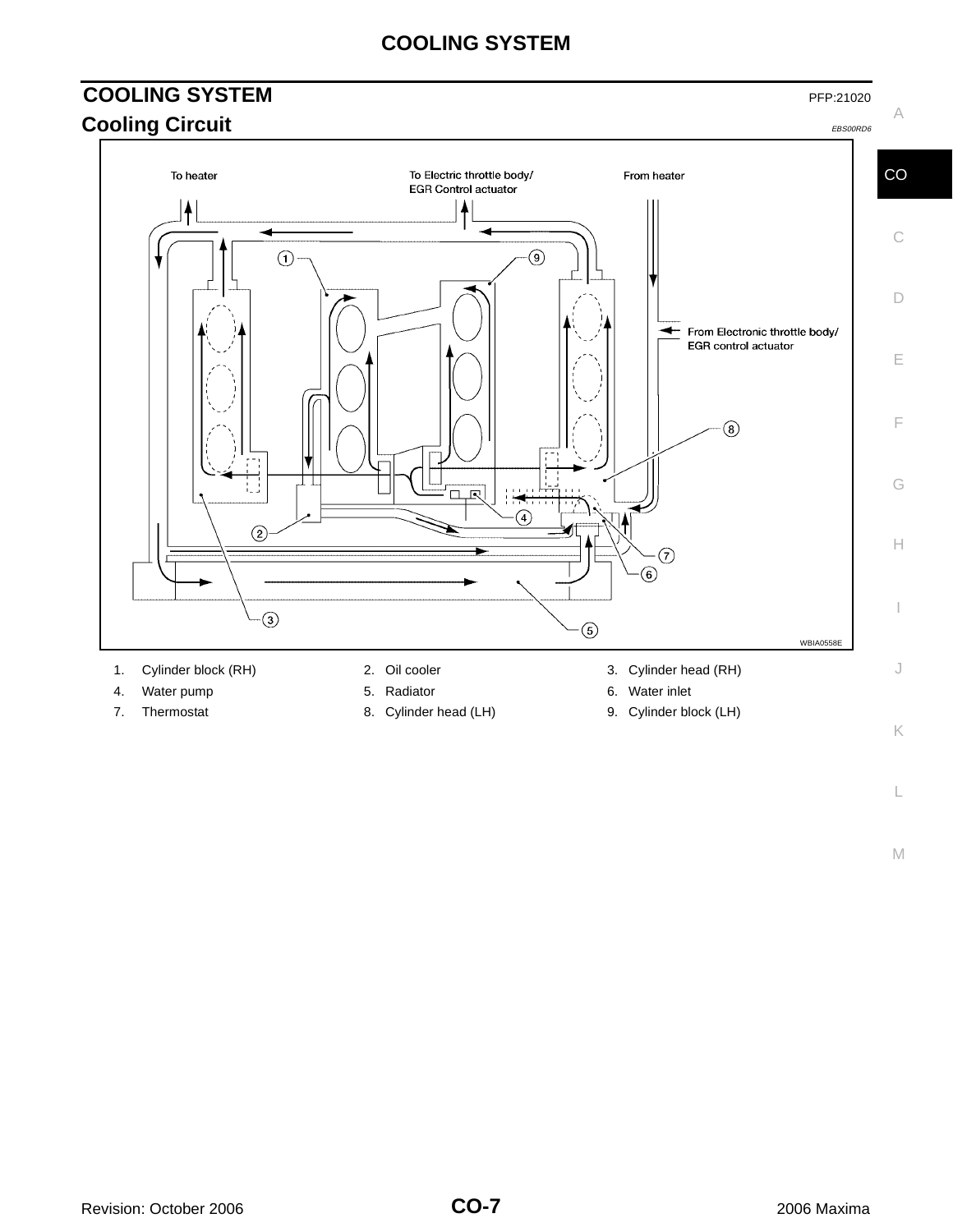## **COOLING SYSTEM**

<span id="page-7-0"></span>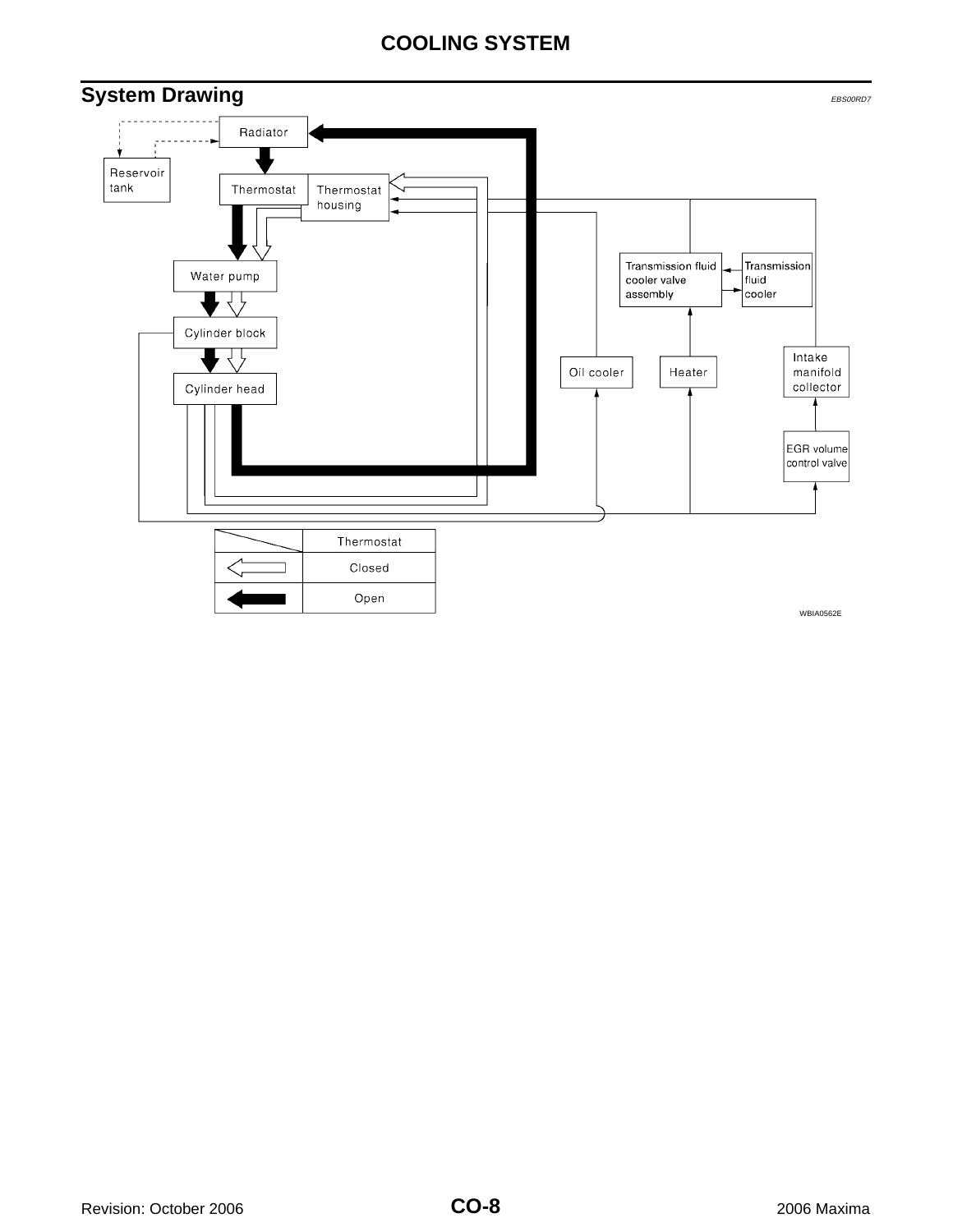## **ENGINE COOLANT**

## <span id="page-8-0"></span>**ENGINE COOLANT** PERICULARY **PERICULARY**

#### <span id="page-8-1"></span>**System Check** EBS00RD8

#### **WARNING:**

- Never remove the radiator cap when the engine is hot. Serious burns could occur from high pres**sure coolant escaping from the radiator.**
- Wrap a thick cloth around the cap. Slowly push down and turn it a quarter turn to allow built-up **pressure to escape. Carefully remove the cap by pushing down and turning it all the way.**

#### <span id="page-8-2"></span>**CHECKING COOLING SYSTEM HOSES**

Check hoses for the following:

Improper attachment

- Leaks
- **Cracks**
- Damage
- **Loose connections**
- Chafing
- Deterioration

#### <span id="page-8-3"></span>**CHECKING RESERVOIR LEVEL**

- Check if the reservoir tank coolant level is within MIN to MAX range when the engine is cool.
- Adjust coolant level if it is too much or too little.

![](_page_8_Figure_18.jpeg)

#### <span id="page-8-4"></span>**CHECKING COOLING SYSTEM FOR LEAKS**

To check for leaks, apply pressure to the cooling system using Tool.

**Tool number : EG17650301 (J-33984-A)**

#### **Testing pressure : 157 kPa (1.6 kg/cm2 , 23 psi)**

#### **WARNING:**

**Never remove the radiator cap when the engine is hot. Serious burns could occur from high pressure coolant escaping from the radiator.**

#### **CAUTION:**

**Higher pressure than specified may cause radiator damage.**

#### <span id="page-8-5"></span>**CHECKING RADIATOR CAP**

- 1. Inspect the radiator cap.
	- Replace the cap if the metal plunger cannot be seen around the edge of the black rubber gasket.
	- Replace the cap if deposits of waxy residue or other foreign material are on the black rubber gasket or the metal retainer.

#### **NOTE:**

Thoroughly wipe out the radiator filler neck to remove any waxy residue or foreign material.

![](_page_8_Figure_33.jpeg)

C

A

CO

D

E

F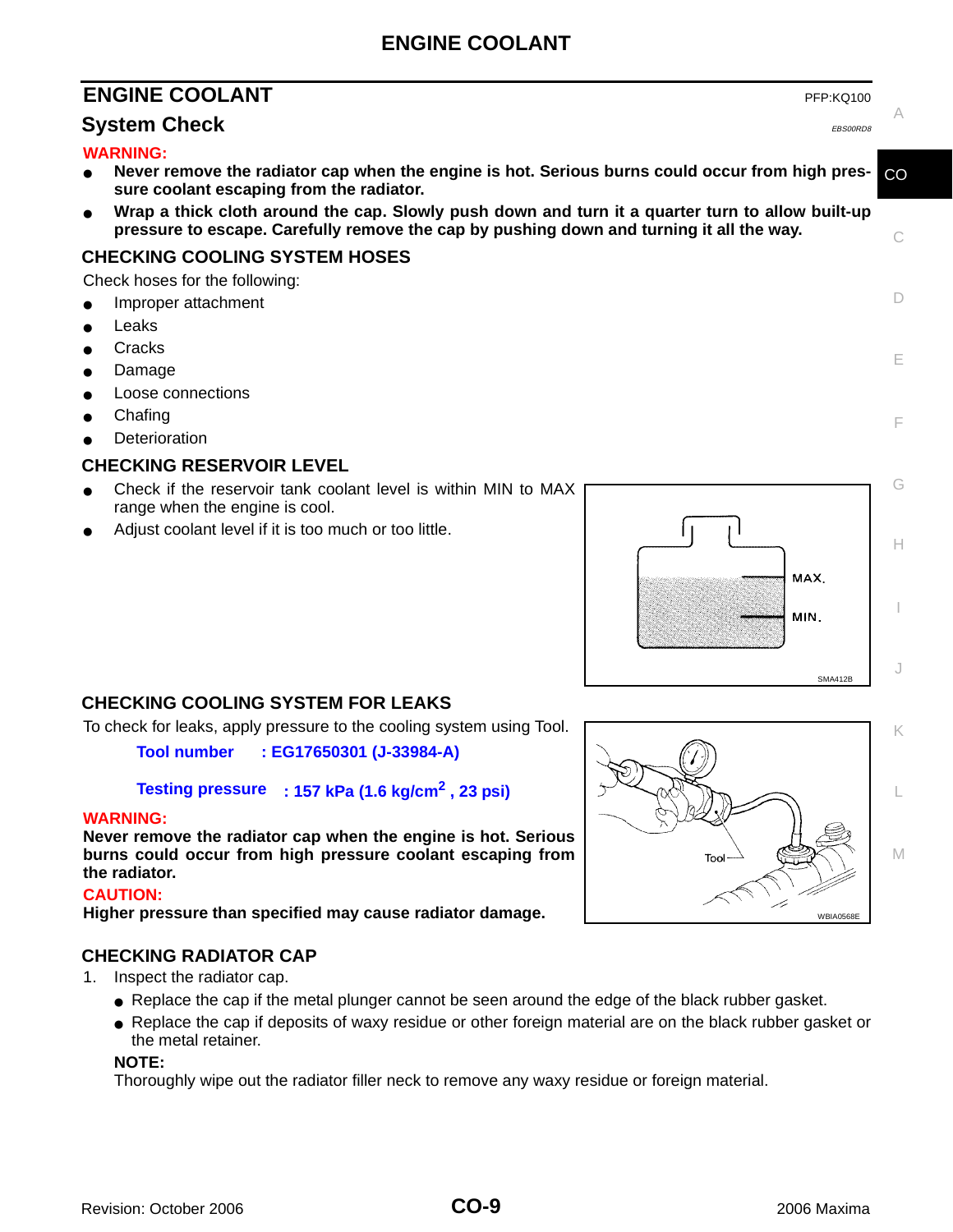- 2. Pull the negative-pressure valve to open it and check that it closes completely when released.
	- Check that there is no dirt or damage on the valve seat of the radiator cap negative-pressure valve.
	- Check that there are no abnormalities in the opening and closing conditions of the negative-pressure valve.

![](_page_9_Figure_4.jpeg)

3. Check radiator cap relief pressure using Tool.

**Tool number : EG17650301 (J-33984-A)**

**Standard: 78 – 98 kPa (0.8 – 1.0 kg/cm2 , 11 – 14 psi)**

#### **Limit: 59 kPa (0.6 kg/cm2 , 9 psi)**

- When connecting the radiator cap to the tester, apply water or coolant to the cap seal surface.
- Replace the radiator cap if there is an abnormality in the negative-pressure valve, or if the open-valve pressure is outside of the standard values.

#### <span id="page-9-0"></span>**CHECKING RADIATOR**

Check radiator for sludge or clogging. If necessary, clean radiator as follows:

- Be careful not to bend or damage the radiator fins.
- When radiator is cleaned without removing, remove all surrounding parts such as cooling fan shroud and horns. Then tape the harness and electrical connectors to prevent water from entering.
- 1. Apply water by hose to the back side of the radiator core, with the hose pointed vertically downward.
- 2. Apply water again to all radiator core surfaces once per minute.
- 3. Stop washing if any dirt no longer rinse out from the radiator.
- 4. Blow air into the back side of radiator core, with the air hose pointed vertically downward.
	- Use compressed air lower than 490 kPa (5 kg/cm<sup>2</sup>, 71 psi) and keep distance more than 30 cm (11.8) in).
- 5. Blow air again into all the radiator core surfaces once per minute until no water sprays out.
- 6. Check for leaks.

## <span id="page-9-1"></span>**Changing Engine Coolant** EBS00RD9 **Changing Engine Coolant**

#### **WARNING:**

- To avoid being scalded, never change the coolant when the engine is hot.
- Wrap a thick cloth around cap and carefully remove the cap. First, turn the cap a quarter of a turn **to release built-up pressure. Then turn the cap all the way.**

#### <span id="page-9-2"></span>**DRAINING ENGINE COOLANT**

- 1. Remove engine undercover, using power tools.
- 2. Open radiator drain plug at the bottom of radiator and remove the radiator filler cap. This is the only step required for a partial cooling system drain.
- 3. If removing the heater core, remove the upper heater hose from the engine coolant outlet and apply moderate air pressure of 15 psi (103.46 kPa, 1.055 kg-cm<sup>2</sup>) maximum for 30 seconds into the hose to blow out excess coolant from the core.
- 4. For a complete cooling system drain, remove the reservoir tank and drain the coolant, and then clean the reservoir tank before installation.

![](_page_9_Figure_31.jpeg)

![](_page_9_Figure_32.jpeg)

2006 Maxima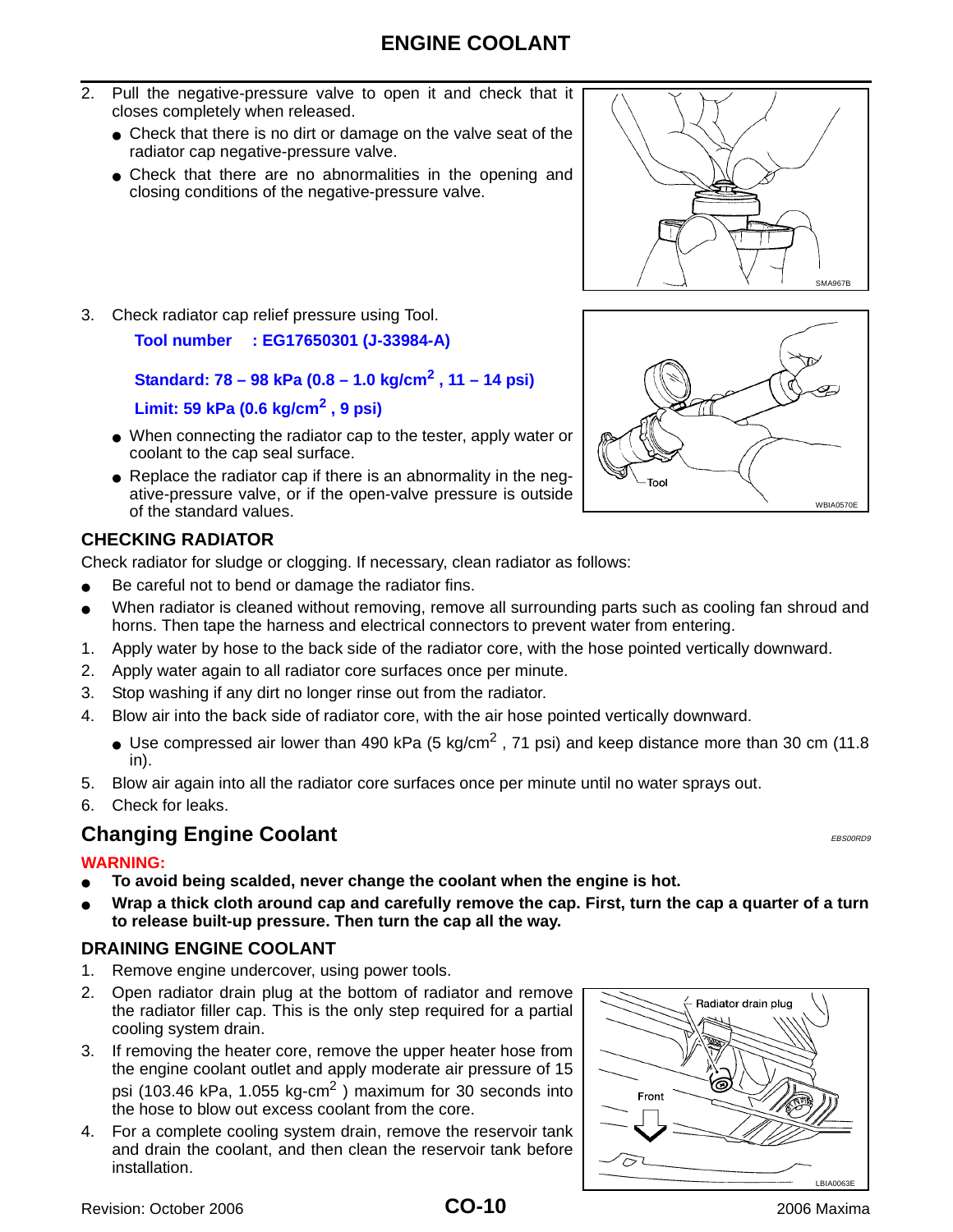- Do not allow coolant to spill on the drive belts.
- A 5. When performing a complete cooling system drain (to remove the engine or for engine repair), remove the cylinder block front drain plug and the cylinder block RH drain plug.
- 6. Check the drained coolant for contaminants such as rust, corrosion or discoloration.
	- CO • If contaminated, flush the engine cooling system. Refer to [CO-12, "FLUSHING COOLING SYSTEM"](#page-11-0).

#### <span id="page-10-0"></span>**REFILLING ENGINE COOLANT**

- 1. Install the radiator drain plug. If the cooling system was drained completely, install the reservoir tank and the cylinder block drain plugs.
	- The radiator must be completely empty of coolant and water.
	- $\Box$ ● Apply sealant to the threads of the cylinder block drain plugs. Use Genuine High Performance Thread Sealant or equivalent. Refer to GI-45, "Recommended Chemical Products and Sealants" .

| <b>Radiator drain plug</b>             | : Refer to CO-13, "Removal and Installation".  |
|----------------------------------------|------------------------------------------------|
| <b>Cylinder block front drain plug</b> | : Refer to EM-118, "Removal and Installation". |
| <b>Cylinder block RH drain plug</b>    | : Refer to EM-118, "Removal and Installation". |

- 2. If disconnected, reattach the upper radiator hose at the engine side.
- 3. Set the vehicle heater controls to the full HOT and heater ON position. Turn the vehicle ignition ON with the engine OFF as necessary to activate the heater mode.
- 4. Install the Tool by installing the radiator cap adapter onto the radiator neck opening. Then attach the gauge body assembly with the refill tube and the venturi assembly to the radiator cap adapter.

#### **Tool number : KV991J0070 (J-45695)**

- 5. Insert the refill hose into the coolant mixture container that is placed at floor level. Make sure the ball valve is in the closed position.
	- Use Genuine NISSAN Long Life Anti-freeze coolant or equivalent, mixed 50/50 with distilled water or demineralized water. Refer to MA-10, "ANTI-FREEZE COOLANT MIXTURE RATIO" .

**Engine coolant capacity (with reservoir tank)**

**: Refer to MA-9, "Fluids and Lubricants" .**

6. Install an air hose to the venturi assembly, the air pressure must be within specification.

**Compressed air** 

**supply pressure : 5.7 - 8.5 kPa (5.6 - 8.4 kg/cm2 , 80 - 120 psi)**

#### **CAUTION:**

**The compressed air supply must be equipped with an air dryer.**

7. The vacuum gauge will begin to rise and there will be an audible hissing noise. During this process open the ball valve on the refill hose slightly. Coolant will be visible rising in the refill hose. Once the refill hose is full of coolant, close the ball valve. This will purge any air trapped in the refill hose.

![](_page_10_Figure_24.jpeg)

C

E

F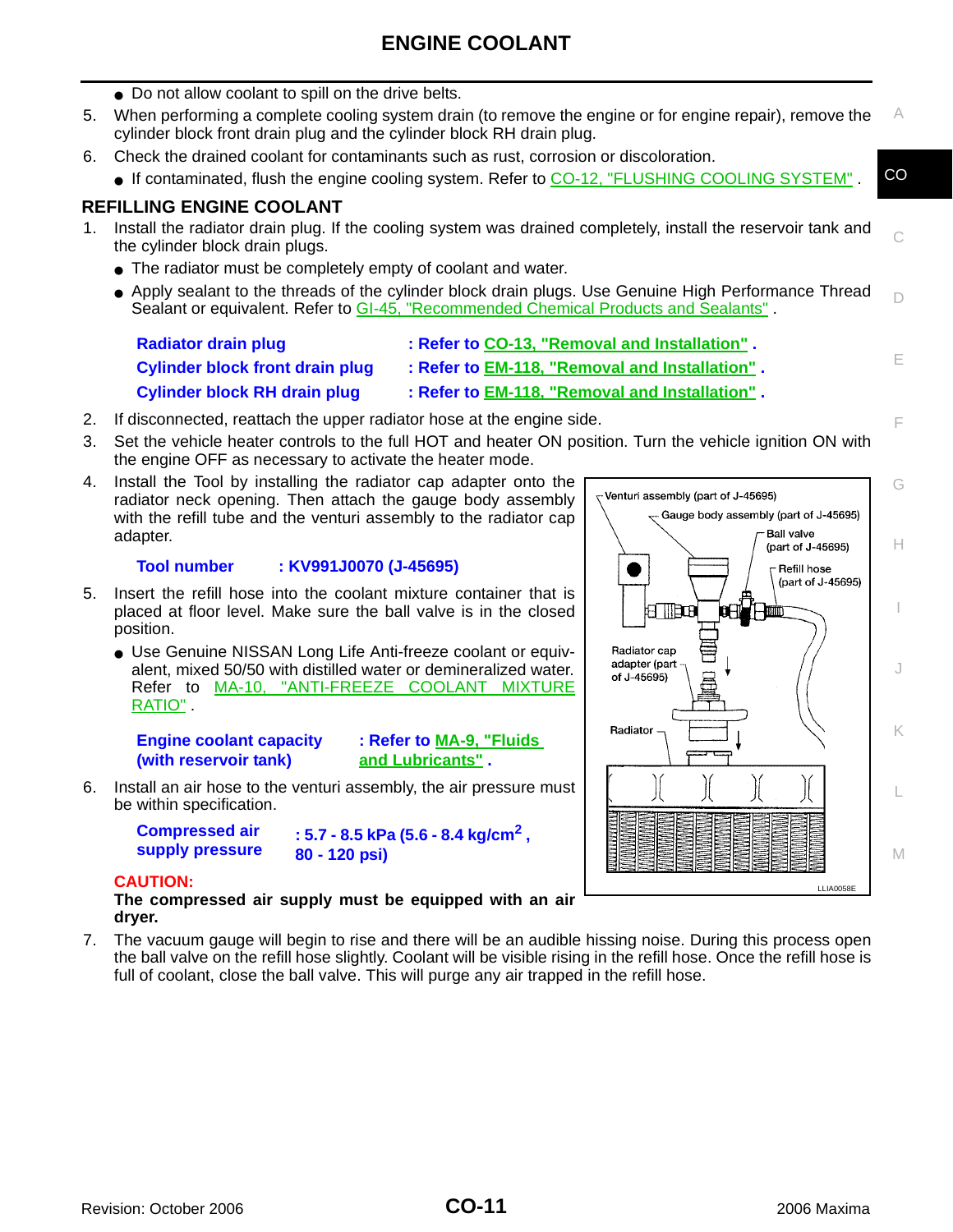8. Continue to draw the vacuum until the gauge reaches 28 inches of vacuum. The gauge may not reach 28 inches in high altitude locations, refer to the vacuum specifications based on the altitude above sea level.

| Altitude above sea level     | <b>Vacuum gauge reading</b> |
|------------------------------|-----------------------------|
| $0 - 100$ m (328 ft)         | : 28 inches of vacuum       |
| 300 m (984 ft)               | : 27 inches of vacuum       |
| 500 m (1,641 ft)             | : 26 inches of vacuum       |
| 1,000 m $(3,281 \text{ ft})$ | : 24 - 25 inches of vacuum  |
|                              |                             |

![](_page_11_Picture_3.jpeg)

- 9. When the vacuum gauge has reached the specified amount, disconnect the air hose and wait 20 seconds to see if the system loses any vacuum. If the vacuum level drops, perform any necessary repairs to the system and repeat steps 6 - 8 to bring the vacuum to the specified amount. Recheck for any leaks.
- 10. Place the coolant container (with the refill hose inserted) at the same level as the top of the radiator. Then open the ball valve on the refill hose so the coolant will be drawn up to fill the cooling system. The cooling system is full when the vacuum gauge reads zero.

#### **CAUTION:**

**Do not allow the coolant container to get too low when filling, to avoid air from being drawn into the cooling system.** 

- 11. Remove the Tool from the radiator neck opening.
- 12. Fill the cooling system reservoir tank to the specified level and install the radiator cap. Run the engine to warm up the cooling system and top up the system as necessary.

#### <span id="page-11-0"></span>**FLUSHING COOLING SYSTEM**

- 1. Fill the radiator from the filler neck above the radiator upper hose and reservoir tank with clean water and reinstall radiator filler cap.
- 2. Run the engine and warm it up to normal operating temperature.
- 3. Rev the engine two or three times under no-load.
- 4. Stop the engine and wait until it cools down.
- 5. Drain the water from the system. Refer to MA-14, "DRAINING ENGINE COOLANT".
- 6. Repeat steps 1 through 5 until clear water begins to drain from the radiator.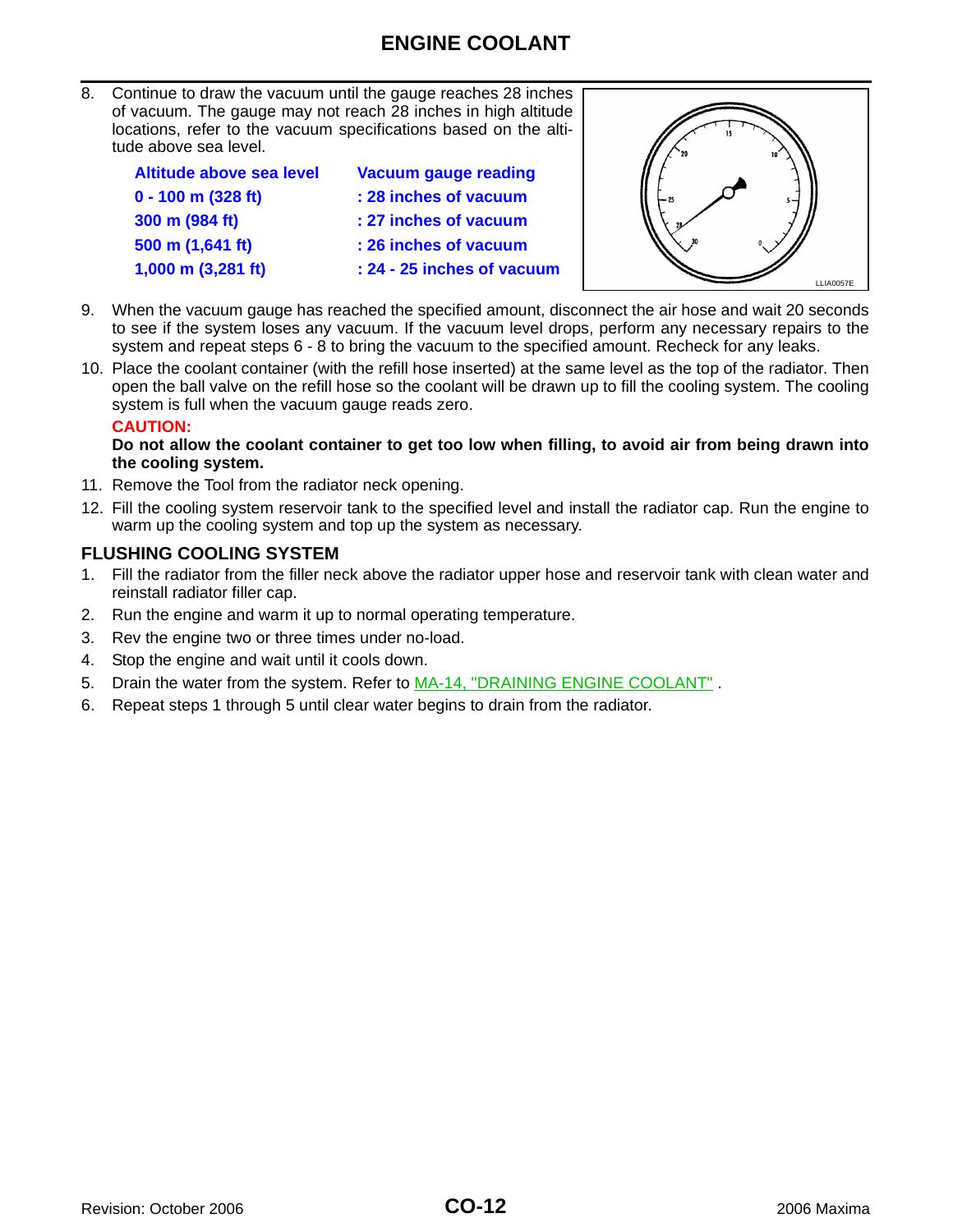## **RADIATOR**

## <span id="page-12-0"></span>**RADIATOR** PFP:21400

<span id="page-12-1"></span>**Removal and Installation** EBS00RDA EBS00RDA

![](_page_12_Figure_4.jpeg)

A

![](_page_12_Figure_5.jpeg)

#### Front CO C 7  $9.9 - 4.5$ D  $(0.39 - 0.46,$  $34 - 39$ 0 E  $\Phi$ To water outlet ֍  $\textcircled{12}$  7.8 – 11.8 (0.8 – 1.2, 69 – 104) F 4 G  $\textcircled{\small{\texttt{I}}}$ To water inlet H 6  $93.9 - 4.5$ I  $(0.39 - 0.46)$  $34 - 39$  $\bullet$  : N·m (kg-m, in-lb) WBIA0282 1. Radiator 2. Radiator upper clip 3. Mounting rubber J 4. A/T fluid cooler hose (if equipped) 5. Radiator hose (lower) 6. Radiator fan assembly 7. Reservoir tank 1988 Capital Radiator hose (upper) 9. Radiator filler cap 10. Radiator core connection 11. Radiator drain plug K

#### **WARNING:**

**Never remove the radiator cap when the engine is hot. Serious burns could occur from high pressure coolant escaping from the radiator.**

#### <span id="page-12-2"></span>**REMOVAL**

M 1. Drain the coolant from the radiator. Refer to MA-14, "DRAINING ENGINE COOLANT" . **CAUTION:**

#### **Perform when engine is cold.**

- 2. Remove fresh air duct. Refer to **EM-14**, "Removal and Installation".
- 3. Disconnect radiator upper and lower hoses.
- 4. Remove the A/T fluid cooler hoses, if equipped.
	- Plug hoses to avoid leakage of A/T fluid.
- 5. Disconnect the reservoir tank hose.

L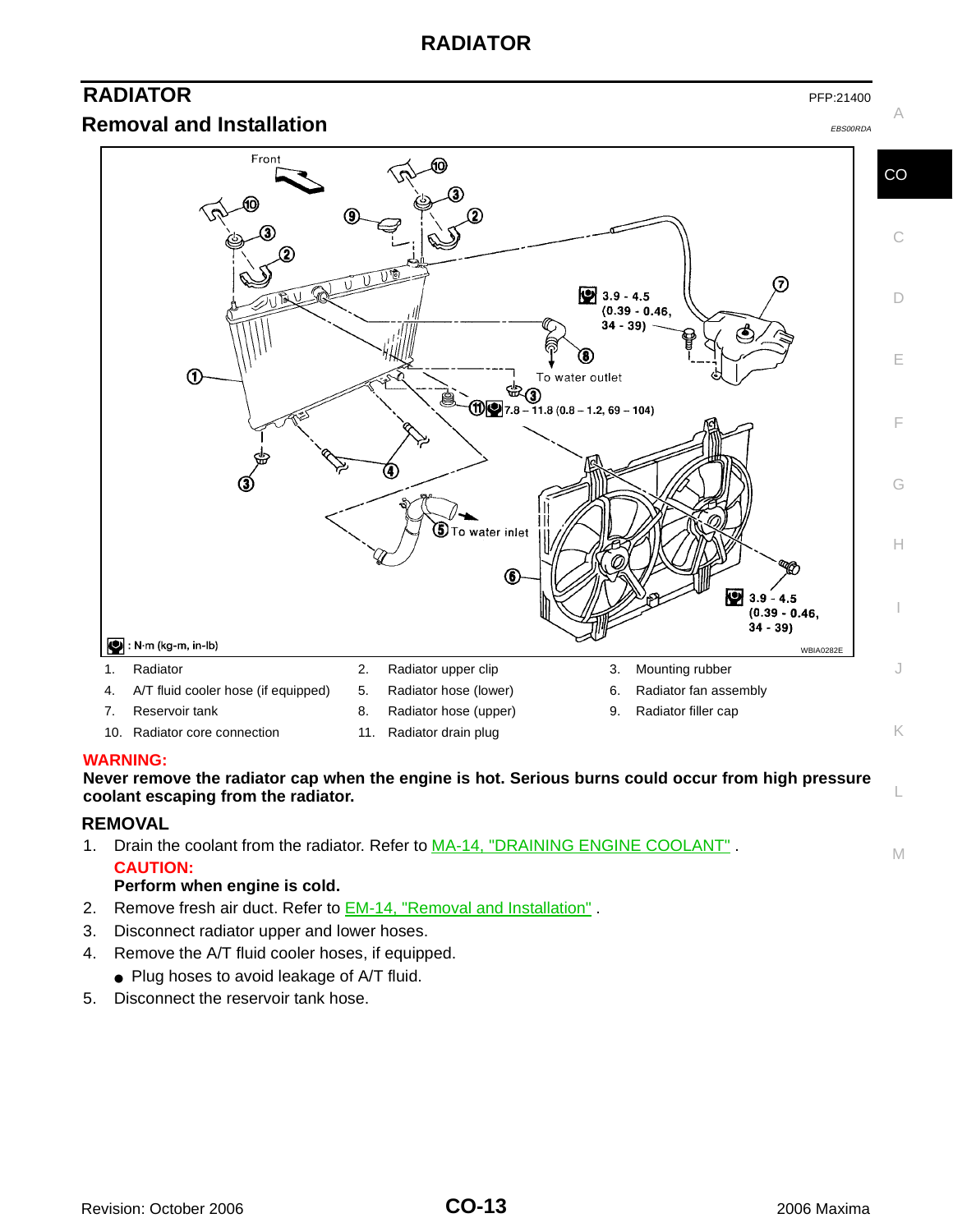## **RADIATOR**

6. Remove the radiator upper clips by pulling the tabs outside to release the lock, as shown.

#### **CAUTION:**

**To prevent damage, do not pull lock tabs excessively.**

- 7. Remove cooling fan assembly to radiator bolts.
- 8. Remove the radiator assembly.

#### **CAUTION:**

**Do not damage or scratch air conditioner condenser and radiator core when removing.**

#### <span id="page-13-0"></span>**INSTALLATION**

Installation is in the reverse order of removal, paying attention to the following.

● Fill the radiator with coolant. Refer to MA-14, "REFILLING ENGINE COOLANT".

#### **Installation of Radiator Upper Clip**

- Install radiator upper clip on radiator core connection with the following procedure:
- 1. Install the rubber on mounting pin of radiator core.
- 2. Align the radiator upper clip with the radiator core connector, then insert the radiator upper clip straight into the radiator core connections until a click is heard.
- 3. After connecting the radiator upper clip, use the following method to make sure it is fully connected.
	- Visually confirm that the two radiator upper clips are connected to the radiator core connections.
	- Move the radiator upper clip and the radiator core forward and backward to make sure they are securely connected.

![](_page_13_Figure_18.jpeg)

![](_page_13_Figure_19.jpeg)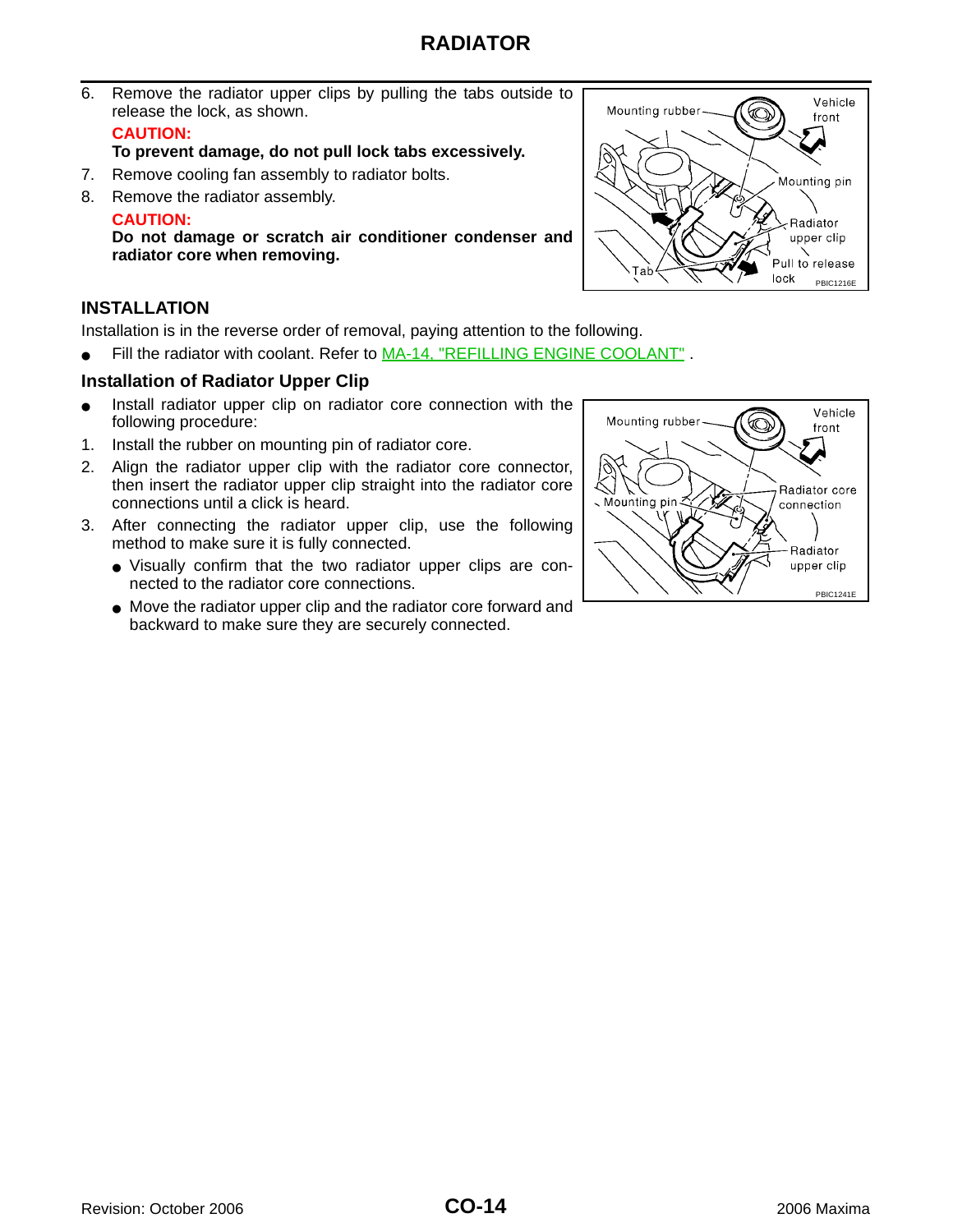## **COOLING FAN**

<span id="page-14-2"></span><span id="page-14-1"></span><span id="page-14-0"></span>

|    | <b>COOLING FAN</b><br>PFP:21140                                                                                                                             |             |
|----|-------------------------------------------------------------------------------------------------------------------------------------------------------------|-------------|
|    | <b>Removal and Installation</b><br><b>EBS00RDD</b><br><b>REMOVAL</b>                                                                                        |             |
|    | <b>WARNING:</b><br>Never remove the radiator cap when the engine is hot. Serious burns could occur form high pressure<br>coolant escaping from the radiator | $_{\rm CO}$ |
| 1. | Drain engine coolant from radiator. Refer to CO-10, "Changing Engine Coolant".<br><b>CAUTION:</b><br>Perform when engine is cold.                           | C.          |
| 3. | 2. Remove air cleaner duct assembly. Refer to <b>EM-14, "AIR CLEANER AND AIR DUCT"</b> .<br>Disconnect radiator upper hose.                                 |             |
| 4. | Disconnect fan motor connectors.<br>5. Remove radiator cooling fan assembly.                                                                                | F           |

#### <span id="page-14-3"></span>**INSTALLATION**

Install in the reverse order of removal.

● Cooling fan is controlled by ECM. Refer to EC-527, "DTC P1217 ENGINE OVER TEMPERATURE".

## <span id="page-14-4"></span>**Disassembly and Assembly of Radiator Fan** EBS00RDE EBS00RDE

F

G

H

I

J

K

L

![](_page_14_Figure_7.jpeg)

#### <span id="page-14-5"></span>**DISASSEMBLY**

- 1. Remove fan blade.
- 2. Remove fan motor from fan shroud.

#### <span id="page-14-6"></span>**ASSEMBLY**

Assembly is in the reverse order of disassembly.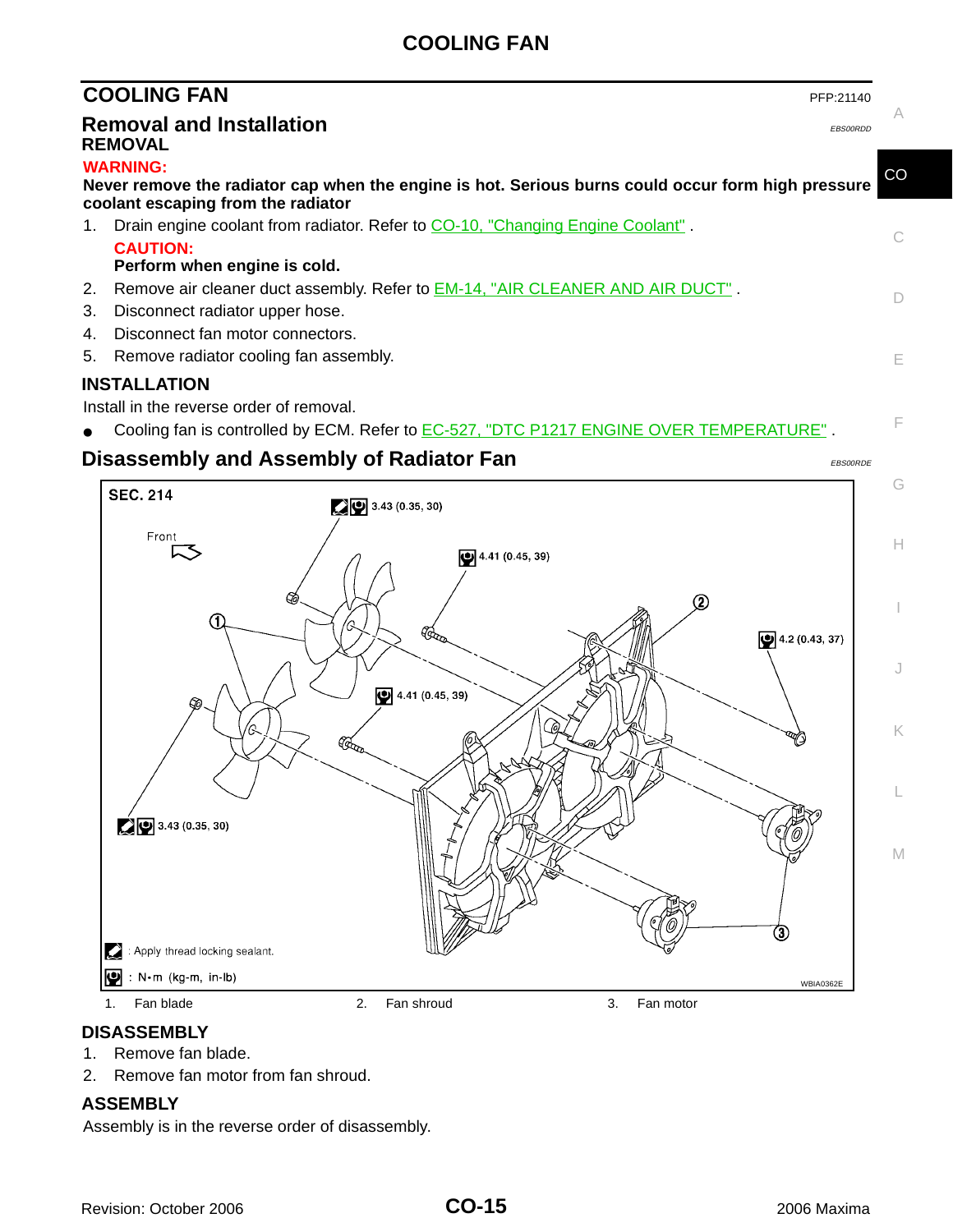## <span id="page-15-0"></span>**WATER PUMP** PFP:21020

<span id="page-15-1"></span>![](_page_15_Figure_3.jpeg)

#### **CAUTION:**

- When removing water pump assembly, be careful not to get coolant on drive belt.
- Water pump cannot be disassembled and should be replaced as a unit.
- After installing water pump, connect hose and clamp securely, then check for leaks using radiator **cap tester.**

#### <span id="page-15-2"></span>**REMOVAL**

1. Drain coolant from radiator. Refer to [CO-10, "DRAINING ENGINE COOLANT"](#page-9-2). **CAUTION:**

#### **Perform when the engine is cold.**

- 2. Remove engine coolant reservoir tank. Refer to [CO-13, "Removal and Installation"](#page-12-1) .
- 3. Reposition IPDM/ER aside. Refer to PG-30, "Removal and Installation of IPDM E/R".
- 4. Remove RH wheel and tire and the splash shield.
- 5. Remove drive belts.
- 6. Remove idler pulley, then the power steering and generator adjusting bars.
- 7. Support engine and remove the front engine insulator and bracket. Refer to **EM-118**, "Removal and Installation" .
- 8. Remove water drain plug on water pump side of cylinder block.
- 9. Remove chain tensioner cover and water pump cover.
- 10. Remove the timing chain tensioner assembly.
- a. Pull the lever down and release the plunger stopper tab.

![](_page_15_Figure_21.jpeg)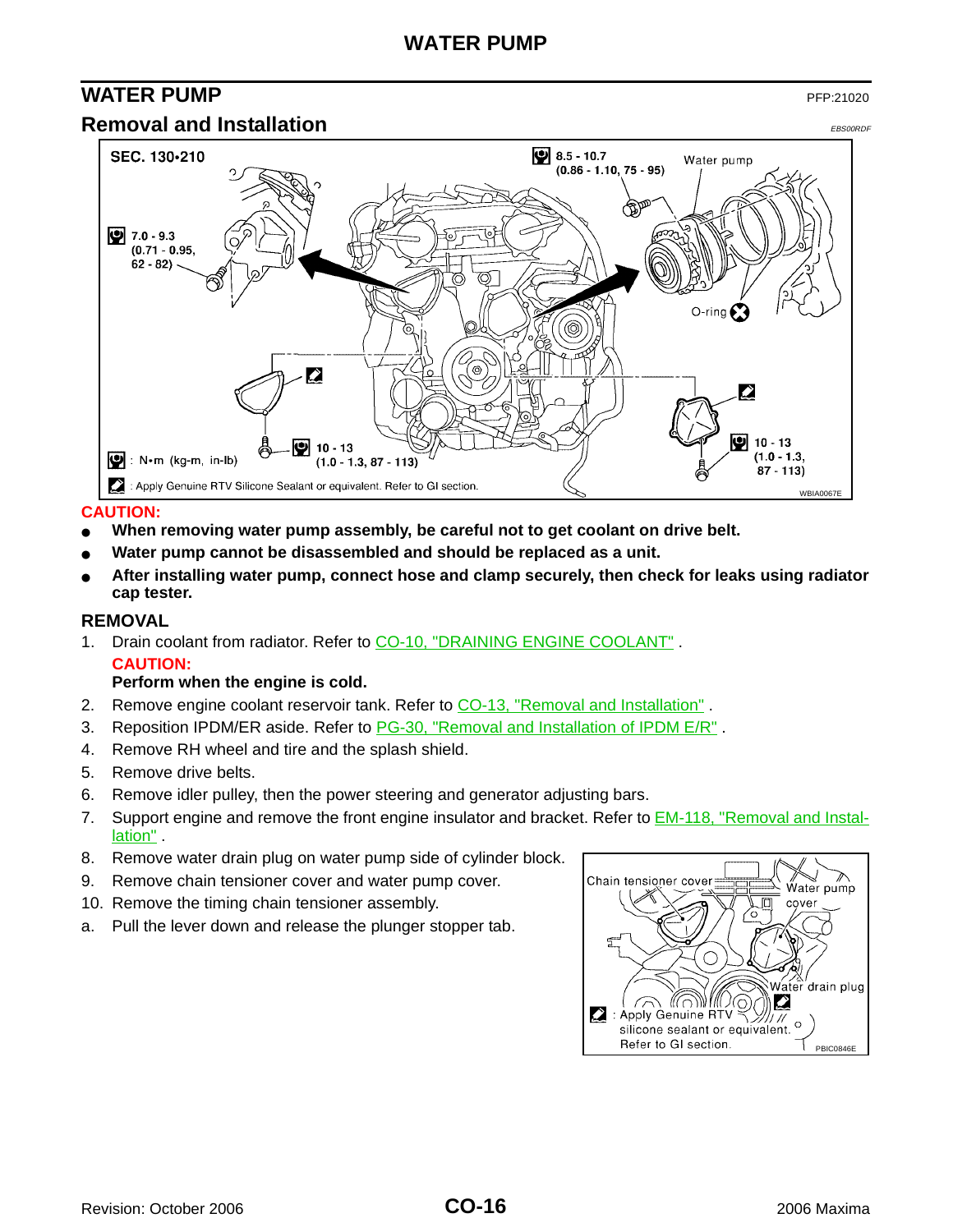## **WATER PUMP**

b. Insert the stopper pin into the tensioner body hole to hold the lever and keep the stopper tab released.

#### **NOTE:**

An allen wrench [(2.5 mm (0.98 in)] is used for a stopper pin as an example.

![](_page_16_Figure_4.jpeg)

- c. Insert the plunger into the tensioner body by pressing the timing chain slack guide.
- d. Keep the slack guide pressed and hold the plunger in by pushing the stopper pin deeper through the lever and into the tensioner body hole
- e. Make a gap between water pump gear and timing chain, by turning the crankshaft pulley approximately 20° clockwise.

![](_page_16_Picture_8.jpeg)

E

F

G

H

I

J

K

L

M

![](_page_16_Figure_9.jpeg)

Turn counterclockwise. Water pump  $20^{\circ}$  $\epsilon$ 

Mounting bolt

11. Remove timing chain tensioner.

**CAUTION: Be careful not to drop bolts inside chain case.**

12. Remove the three water pump bolts. Make a gap between water pump gear and timing chain, by turning crankshaft pulley counterclockwise until timing chain loosens on water pump sprocket.

PBIC0850E

้ไ‡<sub>C</sub> Crankshaft pulle<sub>)</sub>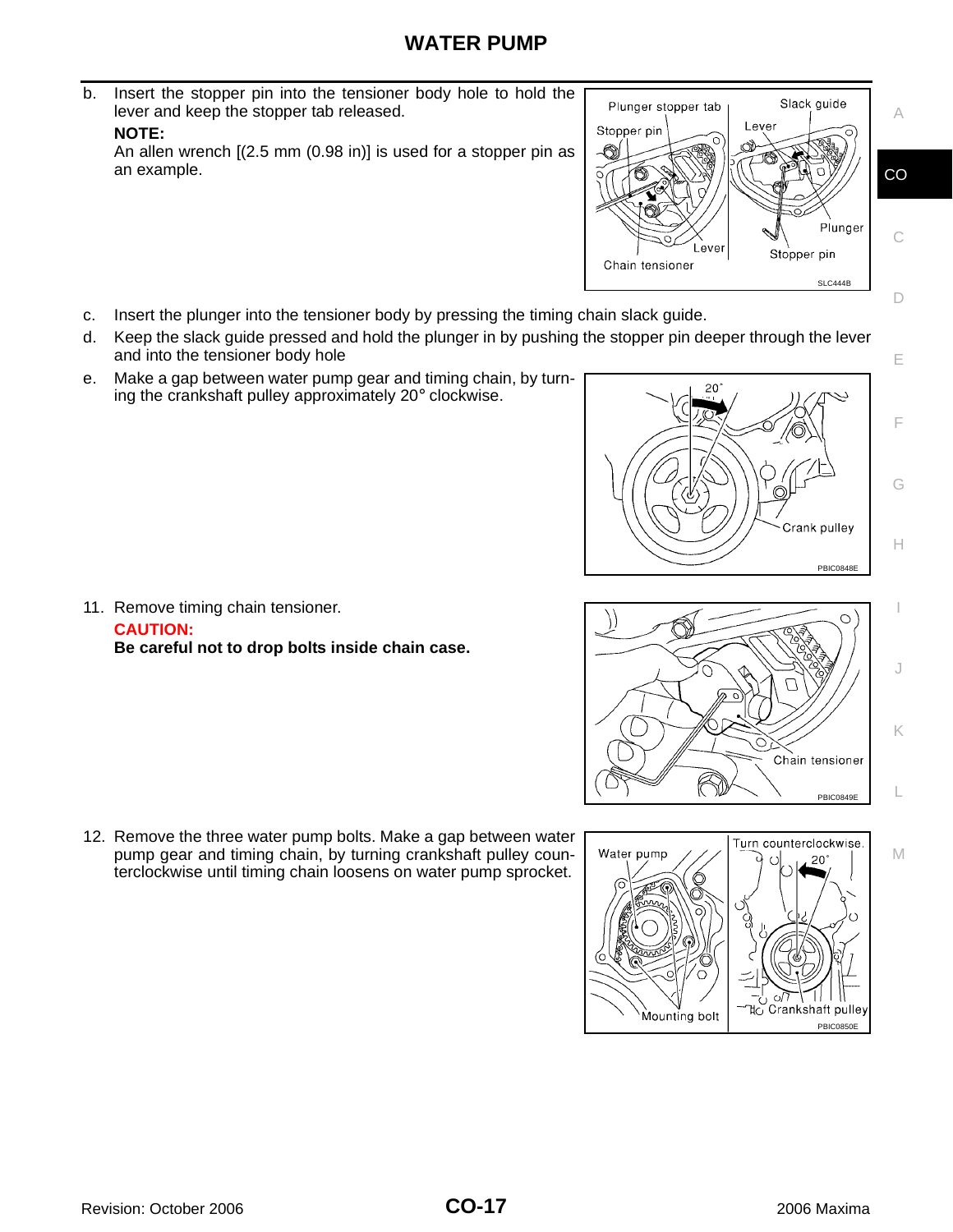- 13. Screw M8 bolts [pitch: 1.25 mm (0.49 in) length: approx. 50 mm (1.97 in)] into water pumps upper and lower bolt holes until they reach the timing chain case. Then, alternately tighten each bolt for a half turn, and pull out the water pump.
	- Pull straight out while preventing vane from contacting socket in installation area.
	- Remove water pump without causing sprocket to contact timing chain.
- 14. Remove M8 bolts and O-rings from water pump.

#### <span id="page-17-0"></span>**INSPECTION AFTER REMOVAL**

- 1. Check for badly rusted or corroded water pump body assembly.
- 2. Check for rough operation due to excessive end play.

![](_page_17_Figure_8.jpeg)

![](_page_17_Picture_9.jpeg)

#### <span id="page-17-1"></span>**INSTALLATION**

- 1. Install new O-rings to water pump.
- 2. Apply engine oil and coolant to the O-rings as shown.
	- Locate the O-ring with white paint mark to engine front side.

![](_page_17_Figure_14.jpeg)

![](_page_17_Figure_15.jpeg)

#### **CAUTION:**

**Do not allow cylinder block to interfere with the O-rings when installing the water pump.** 

- Check that timing chain and water pump sprocket are engaged.
- Insert water pump by tightening bolts alternately and evenly.

**Water pump bolts 8.5 – 10.7 N·m (0.86 – 1.10 kg-m, 75 – 95 in-lb)**

![](_page_17_Figure_21.jpeg)

4. Remove dust and foreign material completely from backside of chain tensioner and from installation area of rear timing chain case.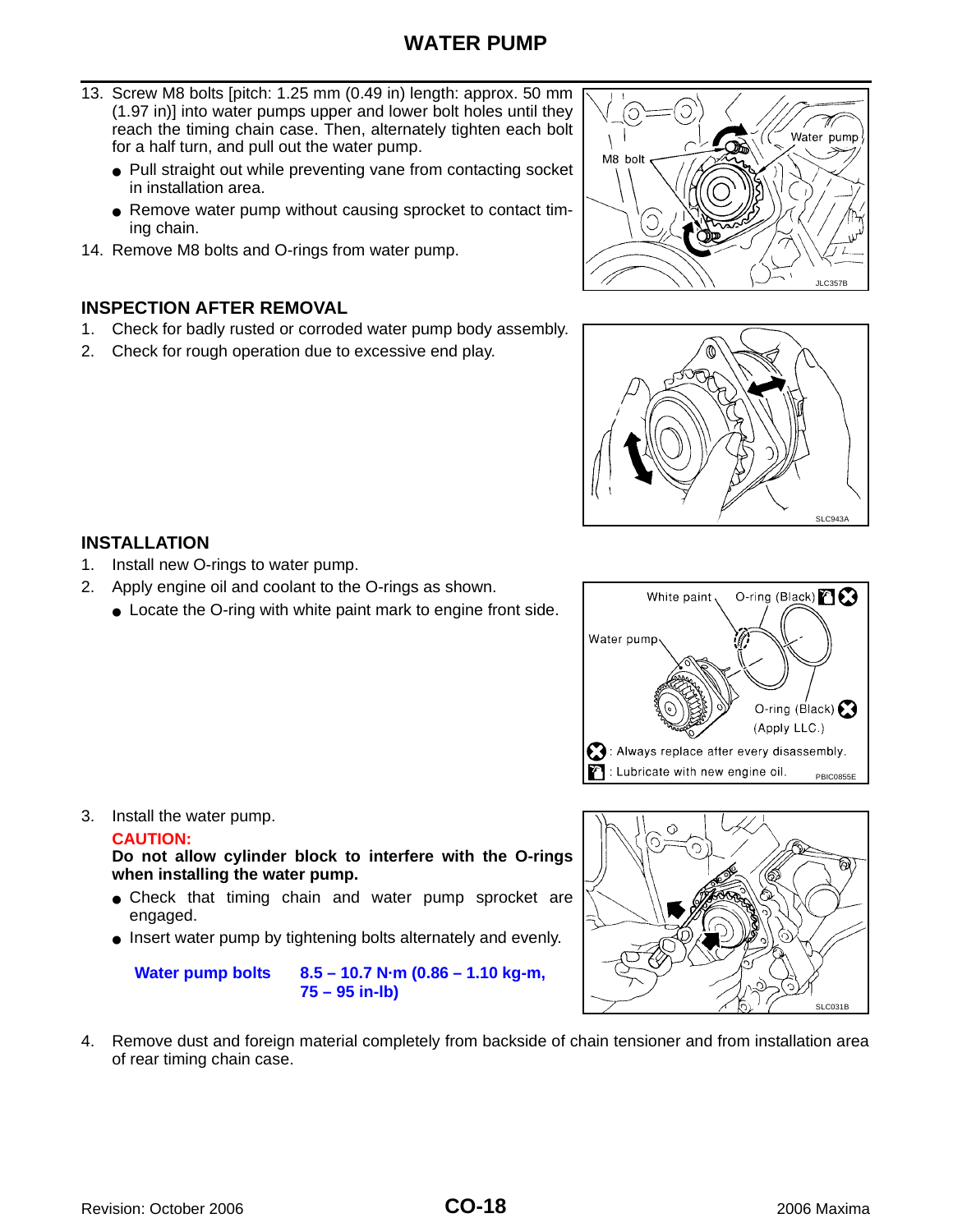5. Turn the crankshaft pulley approximately 20° clockwise so that the timing chain on the timing chain tensioner side is loose.

#### **NOTE:**

When installing the timing chain tensioner, engine oil should be applied to the oil hole and tensioner.

 $20$ Crank pulley PBIC0848E

6. Install the timing chain tensioner.

**Timing chain tensioner bolts 7.0 – 9.3 N·m (0.71 – 0.95 kg-m, 62 – 82 in-lb)**

7. Remove the stopper pin.

scraper.

front cover.

![](_page_18_Picture_8.jpeg)

Scraper Scraper Water pump cover Chain tensioner cover SLC446B

![](_page_18_Figure_10.jpeg)

b. Apply a continuous bead of RTV Silicone Sealant or equivalent, to mating surface of chain tensioner cover and water pump cover. Refer to GI-45, "Recommended Chemical Products and Sealants".

8. Install chain tensioner cover and water pump cover.

a. Before installing, remove all traces of sealant from mating surface of water pump cover and chain tensioner cover using a

Also remove traces of sealant from the mating surface of the

- 9. Install water drain plug on water pump side of cylinder block. Refer to [CO-10, "Changing Engine Coolant"](#page-9-1) .
- 10. Install idler pulley.

**Idler pulley bolts : 28.4 N·m (2.9 kg-m, 21 ft-lb)**

11. Installation of remaining components is in the reverse order of removal.

Revision: October 2006 2006 Maxima

#### **CO-19**

**CO** 

C

A

D

E

F

G

H

I

J

K

L

M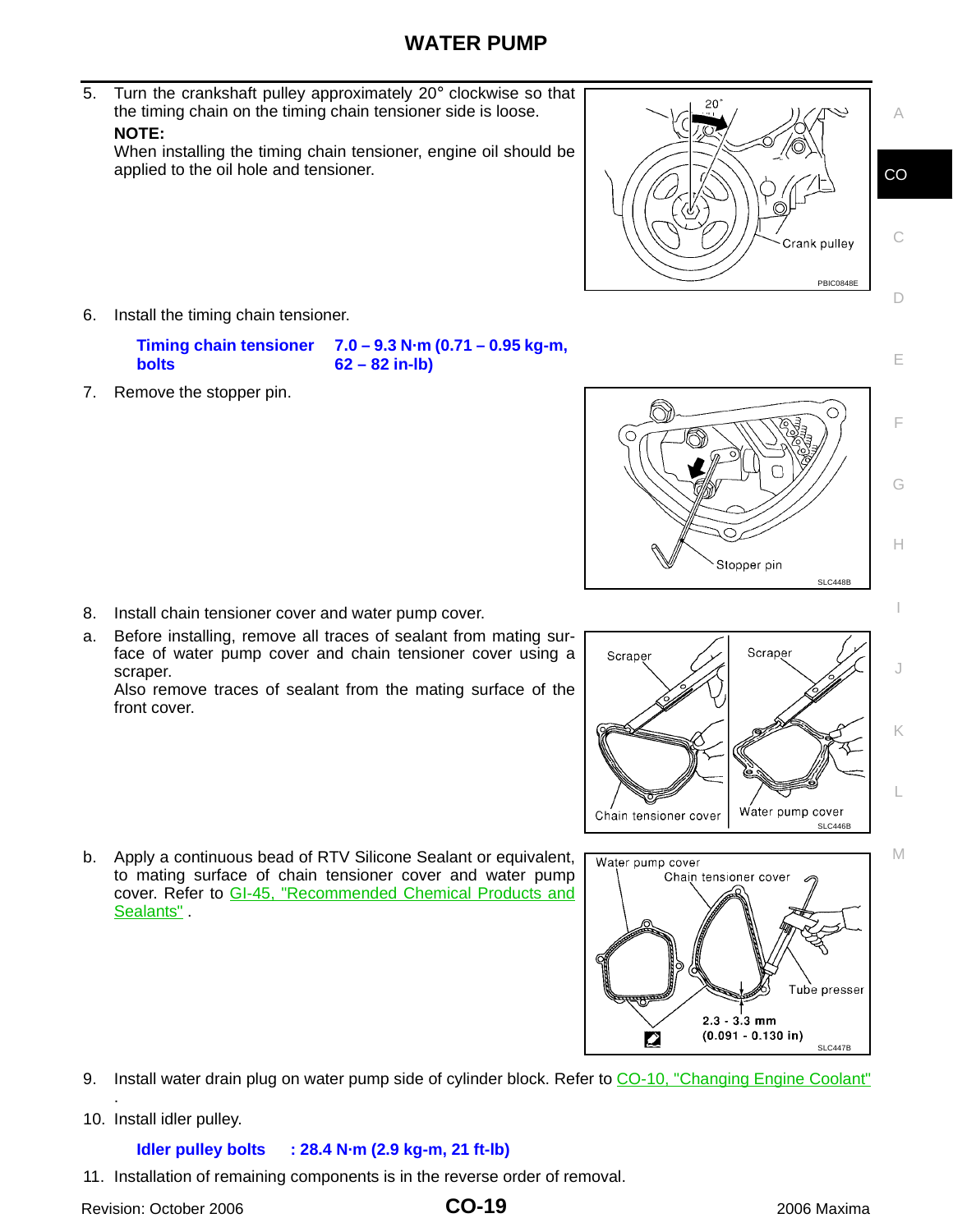## **WATER PUMP**

- Refill engine coolant. Refer to [CO-11, "REFILLING ENGINE COOLANT"](#page-10-0) .
- After starting engine, let idle for three minutes, then rev engine up to 3,000 rpm under no load to purge air from the high-pressure chamber of the chain tensioner. The engine may produce a rattling noise. This indicates that air still remains in the chamber and is not a matter of concern.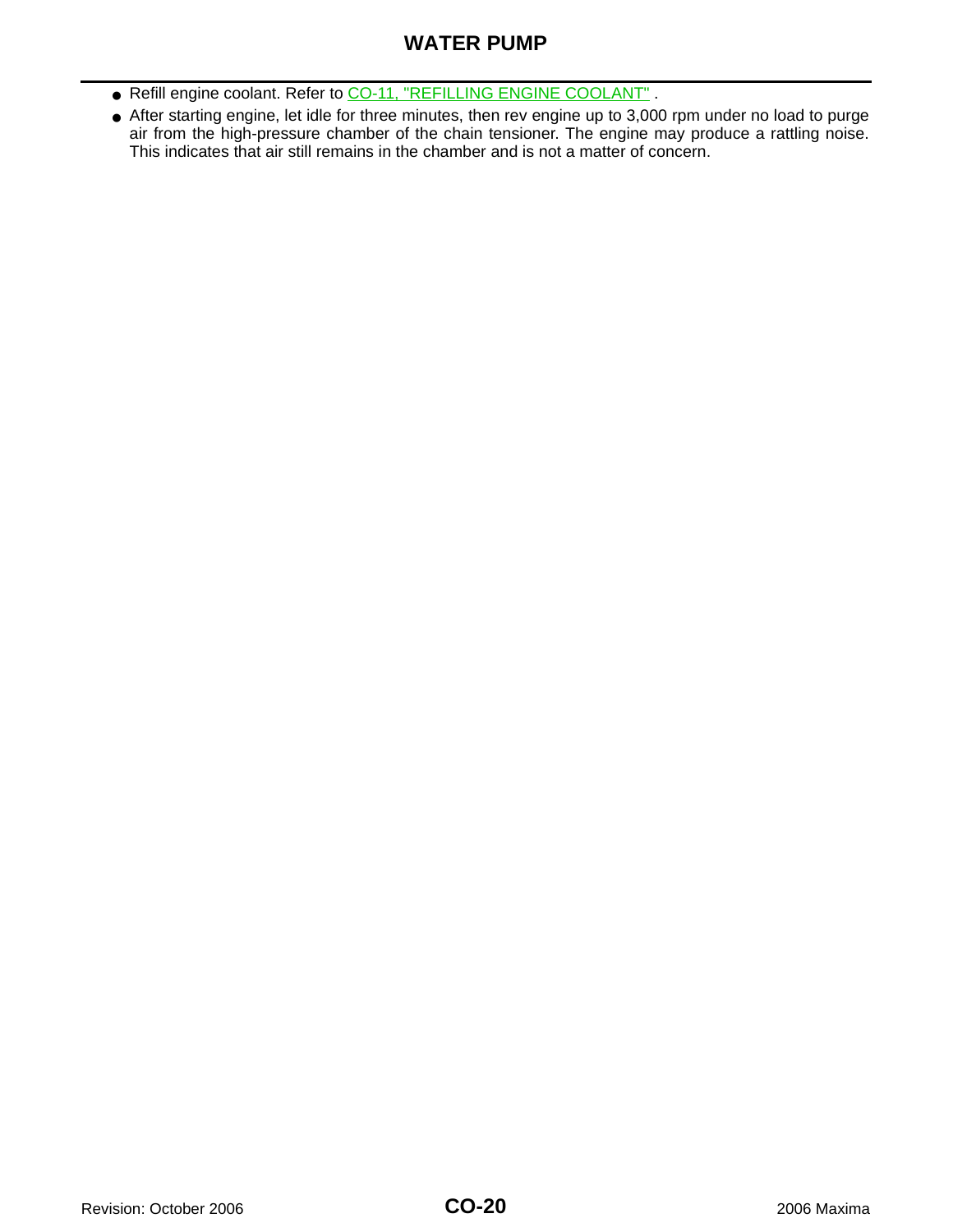## **THERMOSTAT AND THERMOSTAT HOUSING**

## <span id="page-20-0"></span>**THERMOSTAT AND THERMOSTAT HOUSING**

#### <span id="page-20-1"></span>**Removal and Installation** EBS00RDG EBS00RDG EBS00RDG

![](_page_20_Figure_3.jpeg)

A

H

I

J

![](_page_20_Figure_5.jpeg)

#### <span id="page-20-2"></span>**REMOVAL**

- 1. Remove engine undercover using power tool.
- 2. Drain coolant from radiator. Refer to [CO-10, "DRAINING ENGINE COOLANT"](#page-9-2). **CAUTION:**
	- **Perform when engine is cool.**
- 3. Remove drive belts. Refer to **EM-13**, "DRIVE BELTS".
- 4. Remove water drain plug on water pump side of the engine. Refer to [CO-10, "DRAINING ENGINE COOL-](#page-9-2)[ANT"](#page-9-2) .
- 5. Disconnect lower radiator hose.
- 6. Remove engine coolant inlet and thermostat assembly.
	- **Do not disassemble engine coolant inlet and thermostat. Replace them as a unit, if necessary.**

![](_page_20_Figure_15.jpeg)

#### <span id="page-20-3"></span>**INSPECTION AFTER REMOVAL**

- 1. Check valve seating condition at ordinary room temperatures. It should seat tightly.
- 2. Check valve opening temperature and maximum valve lift.

| Thermostat                | <b>Standard Values</b>                               |
|---------------------------|------------------------------------------------------|
| Valve opening temperature | 82°C (180°F)                                         |
| Valve lift                | 8.6 mm / 95 $\degree$ C (0.339 in / 203 $\degree$ F) |

3. Then check if valve closes at 5°C (9°F) below valve opening temperature.

![](_page_20_Figure_21.jpeg)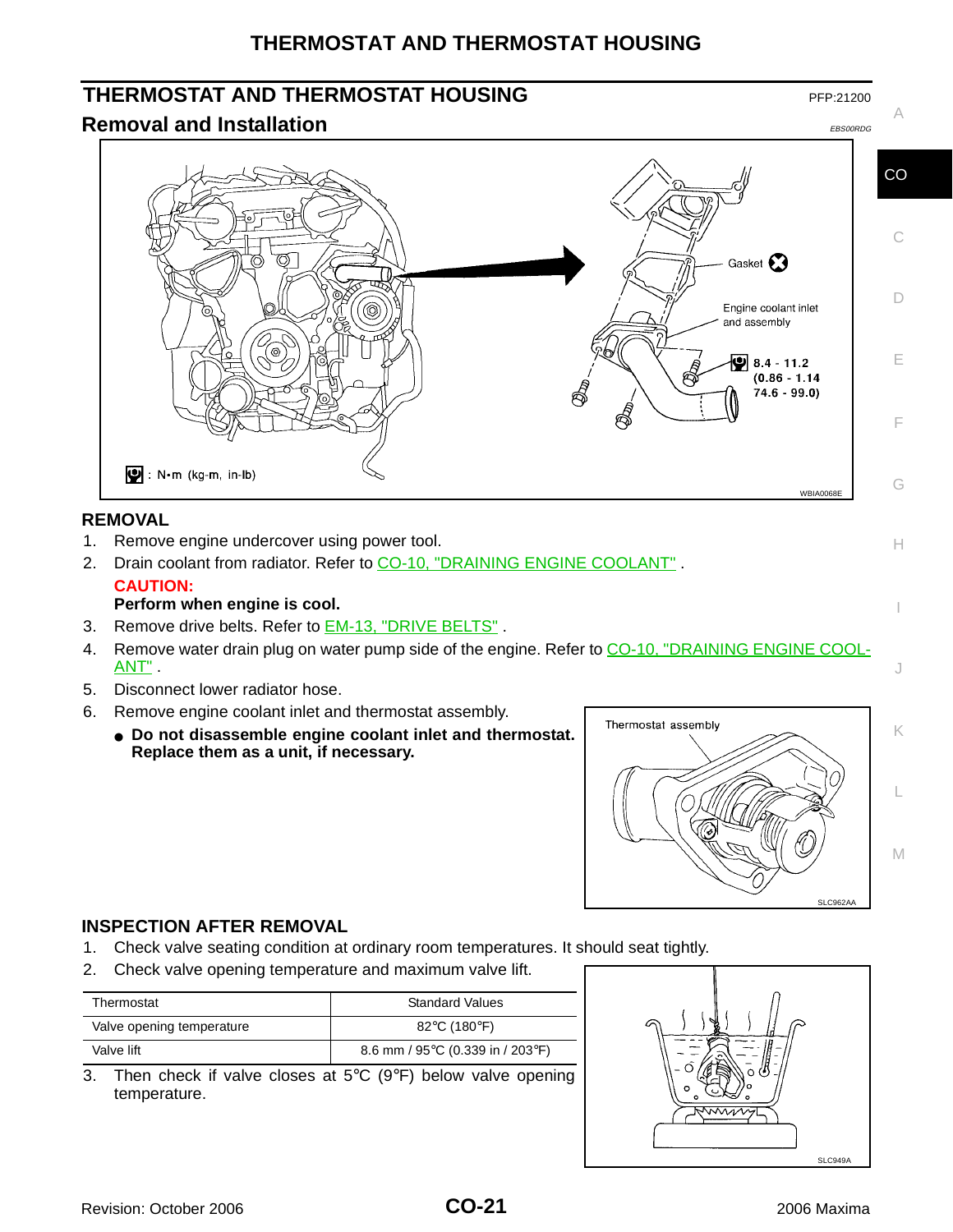#### <span id="page-21-0"></span>**INSTALLATION**

- 1. Install thermostat with jiggle valve facing upward.
	- **After installation, run engine for a few minutes, and check for leaks.**
	- **Be careful not to spill coolant over engine compartment. Use a rag to absorb coolant.**
- 2. Installation of the remaining components is in the reverse order of removal.

![](_page_21_Figure_6.jpeg)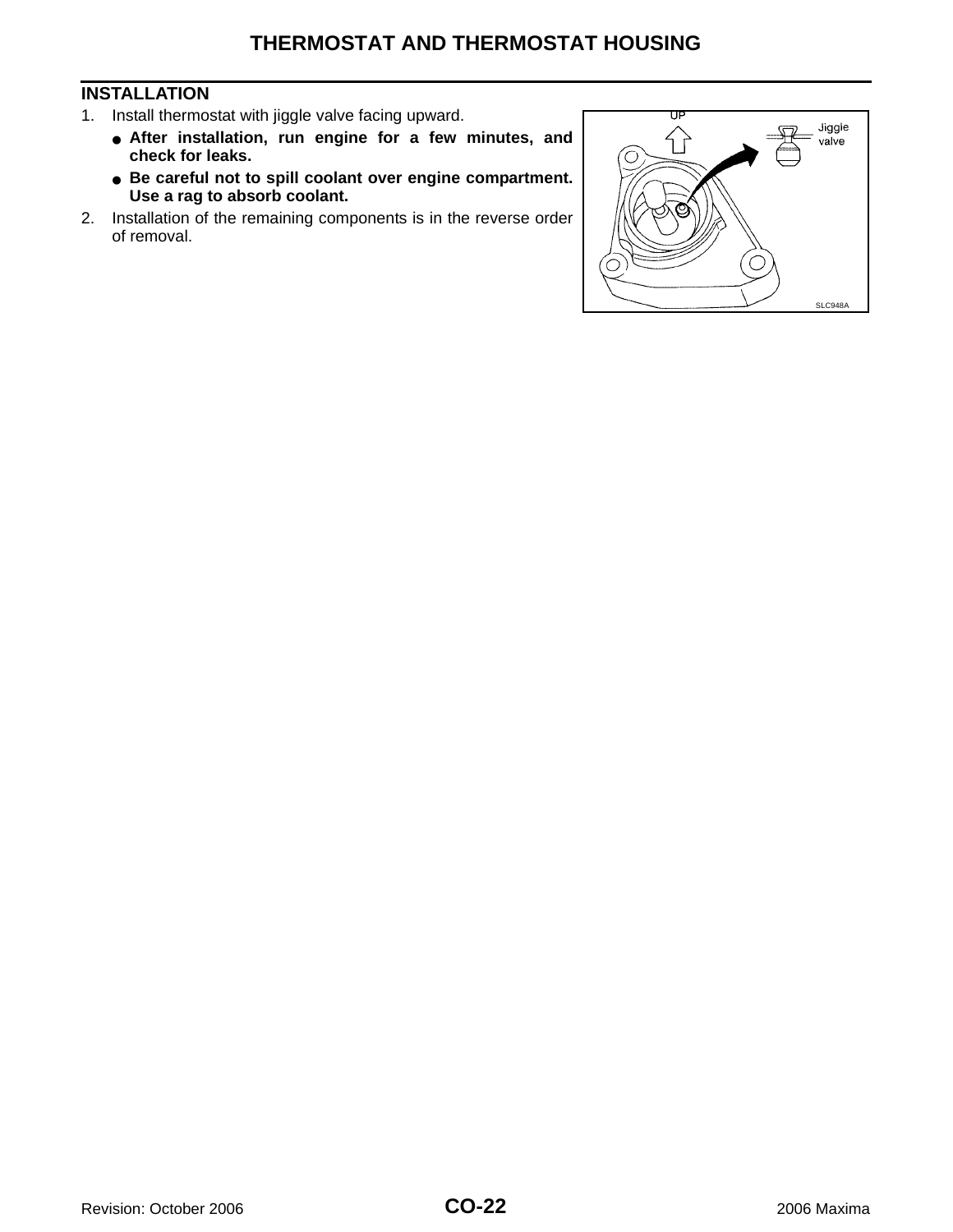## **WATER OUTLET AND WATER PIPING**

# <span id="page-22-0"></span>**WATER OUTLET AND WATER PIPING PEP:11060** PFP:11060

<span id="page-22-1"></span>![](_page_22_Figure_2.jpeg)

- 
- cooler (if equipped)

#### <span id="page-22-2"></span>**REMOVAL**

1. Drain coolant from drain plugs on radiator and both sides of cylinder block. Refer to [CO-10, "DRAINING](#page-9-2) [ENGINE COOLANT"](#page-9-2) .

#### **CAUTION:**

**Perform when the engine is cold.**

L

M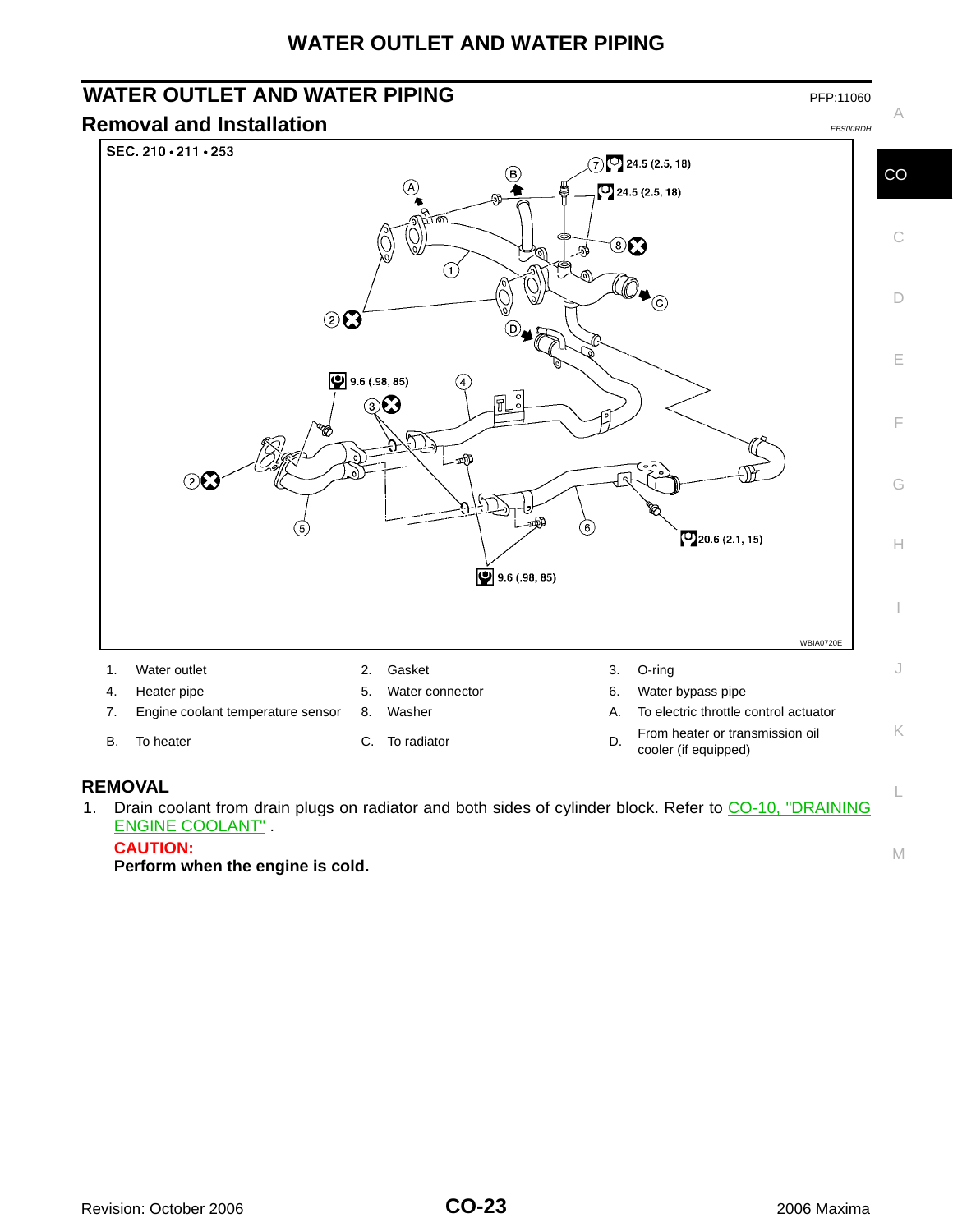## **WATER OUTLET AND WATER PIPING**

- 2. Remove engine cover using power tool.
- 3. Remove air duct and air cleaner case assembly. Refer to **EM-**14, "Removal and Installation" .
- 4. Remove radiator upper hose and heater hose.
- 5. Remove connector(s) from heater pipe.
- 6. Disconnect engine coolant temperature sensor electrical connector on water outlet.
- 7. Remove water outlet, heater pipe, water connector, and water bypass pipe nuts and bolts.

![](_page_23_Figure_7.jpeg)

#### <span id="page-23-0"></span>**INSTALLATION**

- 1. Installation is in the reverse order of removal.
	- Securely insert each hose, and install a clamp at a position where it does not interfere with the pipe bulge.

#### **CAUTION:**

#### **Use new gasket for installation**

● When inserting heater pipe and water bypass pipe into water connector, apply neutral detergent to new O-rings.

#### **CAUTION:**

#### **Use new O-rings for installation**

● Refill engine coolant. Refer to [CO-11, "REFILLING ENGINE COOLANT"](#page-10-0).